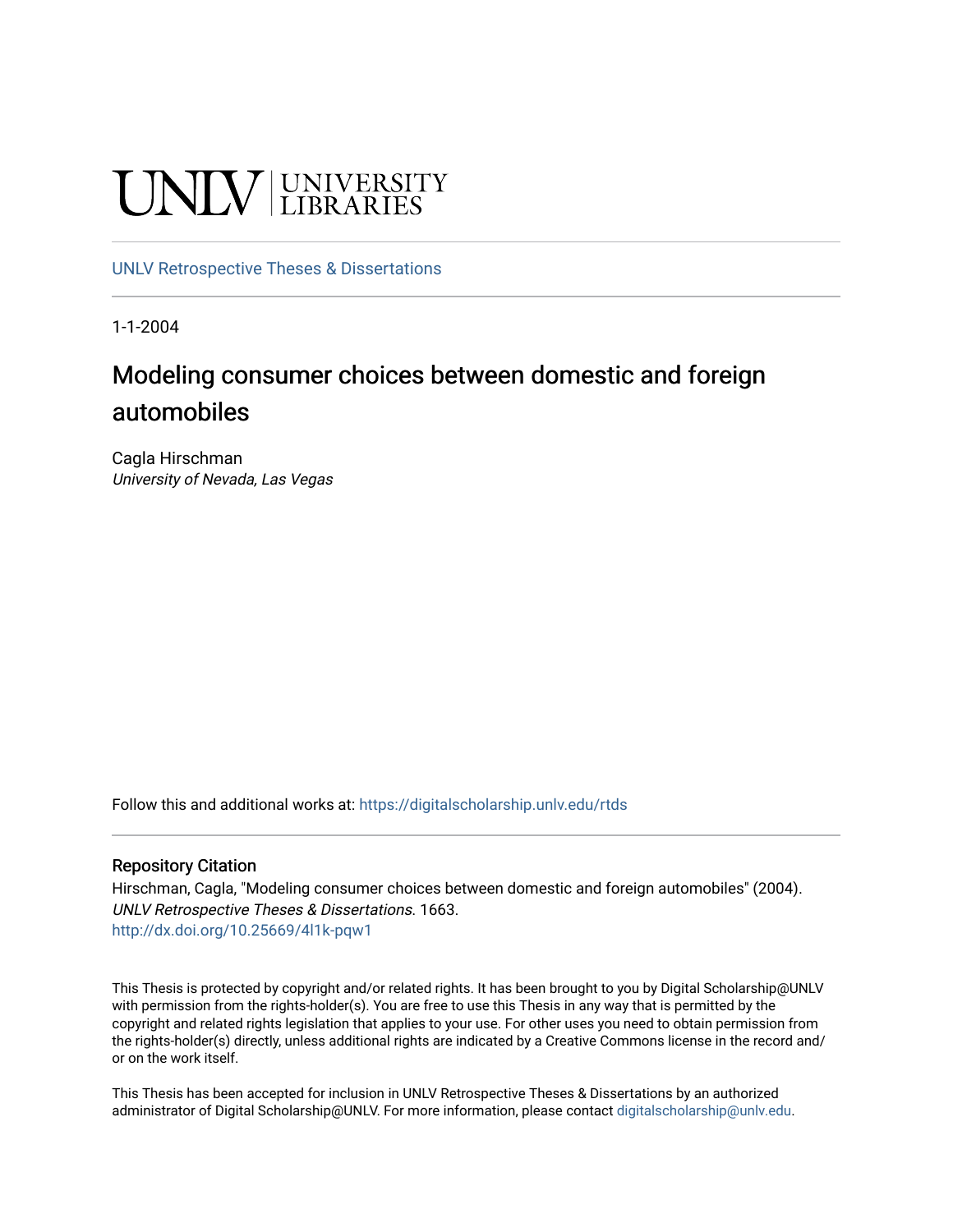#### MODELING CONSUMER CHOICES BETWEEN DOMESTIC

#### AND FOREIGN AUTOMOBILES

by

Cagla Hirschman

Bachelor of Arts University of Chicago 1995

A thesis submitted in partial fulfillment of the requirements for the

**Master of Arts Degree in Economics** Economics Department College of Business

**Graduate College** University of Nevada, Las Vegas **May 2004** 

Reproduced with permission of the copyright owner. Further reproduction prohibited without permission.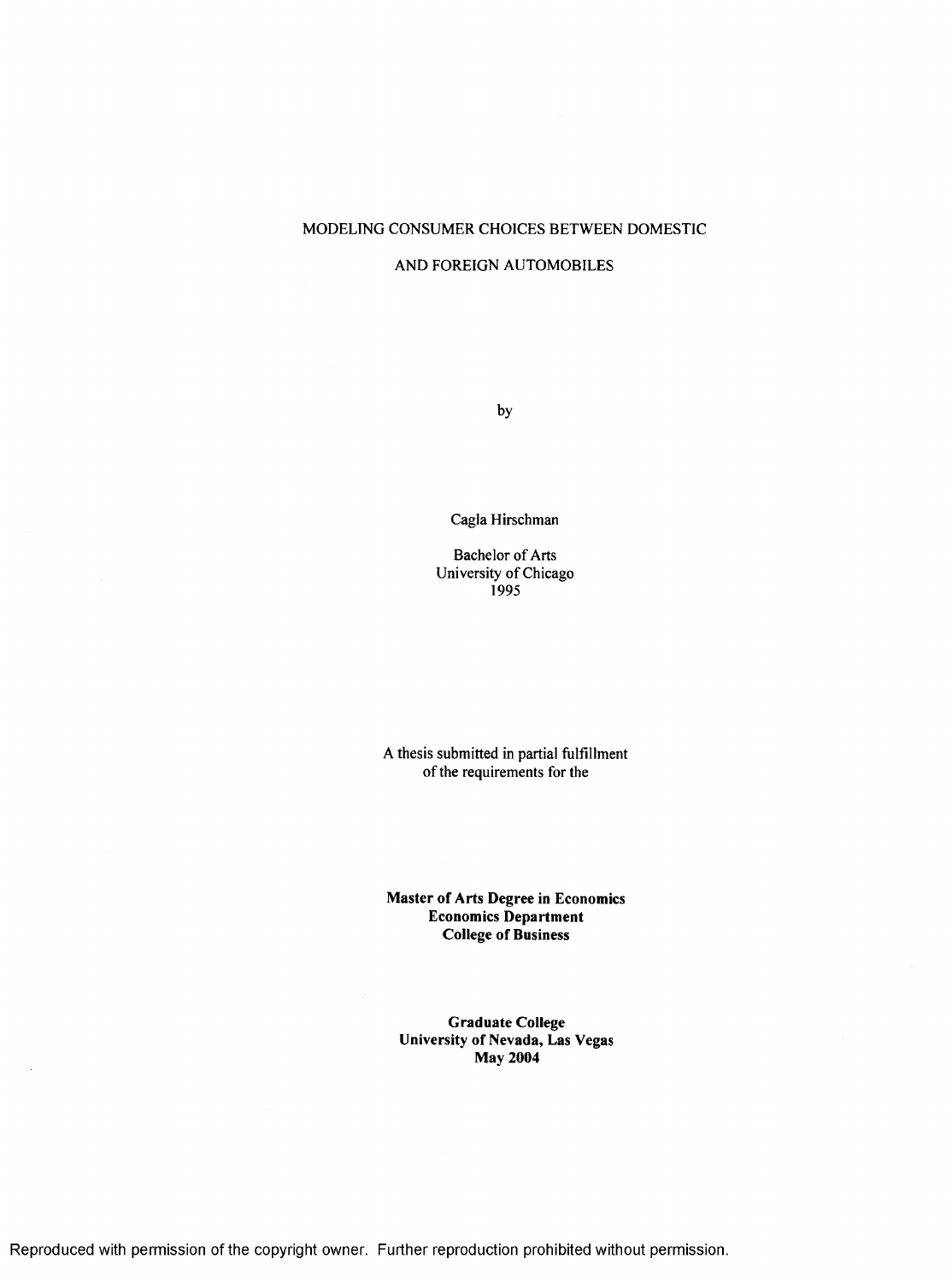UMI Number: 1422796

## INFORMATION TO USERS

The quality of this reproduction is dependent upon the quality of the copy submitted. Broken or indistinct print, colored or poor quality illustrations and photographs, print bleed-through, substandard margins, and improper alignment can adversely affect reproduction.

In the unlikely event that the author did not send a complete manuscript and there are missing pages, these will be noted. Also, if unauthorized copyright material had to be removed, a note will indicate the deletion.



## UMI Microform 1422796

Copyright 2004 by ProQuest Information and Learning Company. All rights reserved. This microform edition is protected against unauthorized copying under Title 17, United States Code.

> ProQuest Information and Learning Company 300 North Zeeb Road P.O. Box 1346 Ann Arbor, Ml 48106-1346

Reproduced with permission of the copyright owner. Further reproduction prohibited without permission.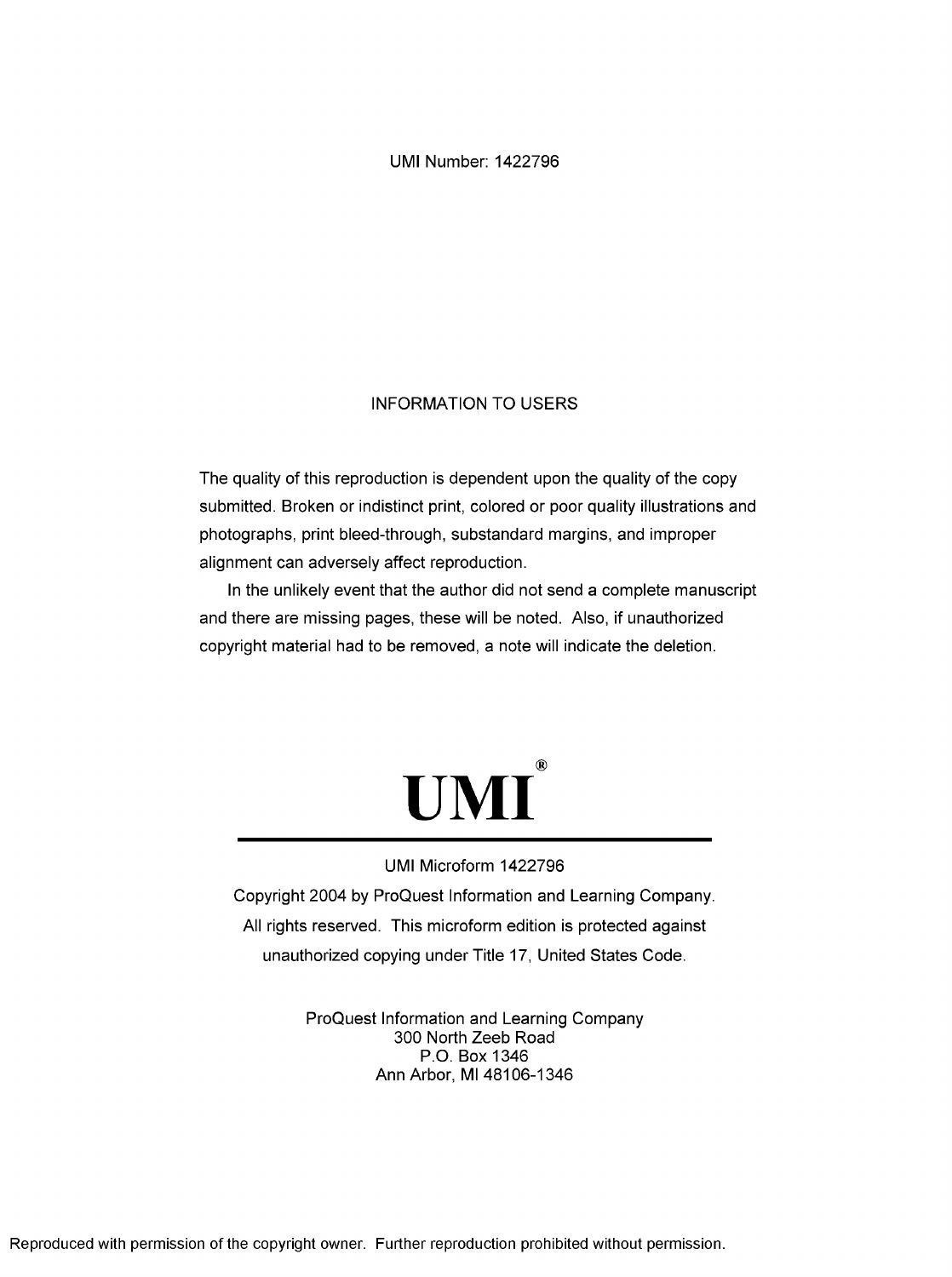

## **Thesis Approval**

**The Graduate College University of Nevada, Las Vegas**

**A p r il 2 \_,20\_QA\_**

**The Thesis prepared by**

**Cagla Hirschman**

**Entitled**

**Modeling Consumer Choices Between Domestic and Foreign Automobiles** 

**is approved in partial fulfillment of the requirements for the degree of**

**Master of Arts in Economics** 

*Examination Committee Chair*

*Dean of the Graduate College*

*E xam M tion Committee Member*

*Examinatim Committee Member*

*Tr..*

*Graduate College Faculty Representative*

1017-53

Reproduced with permission of the copyright owner. Further reproduction prohibited without permission.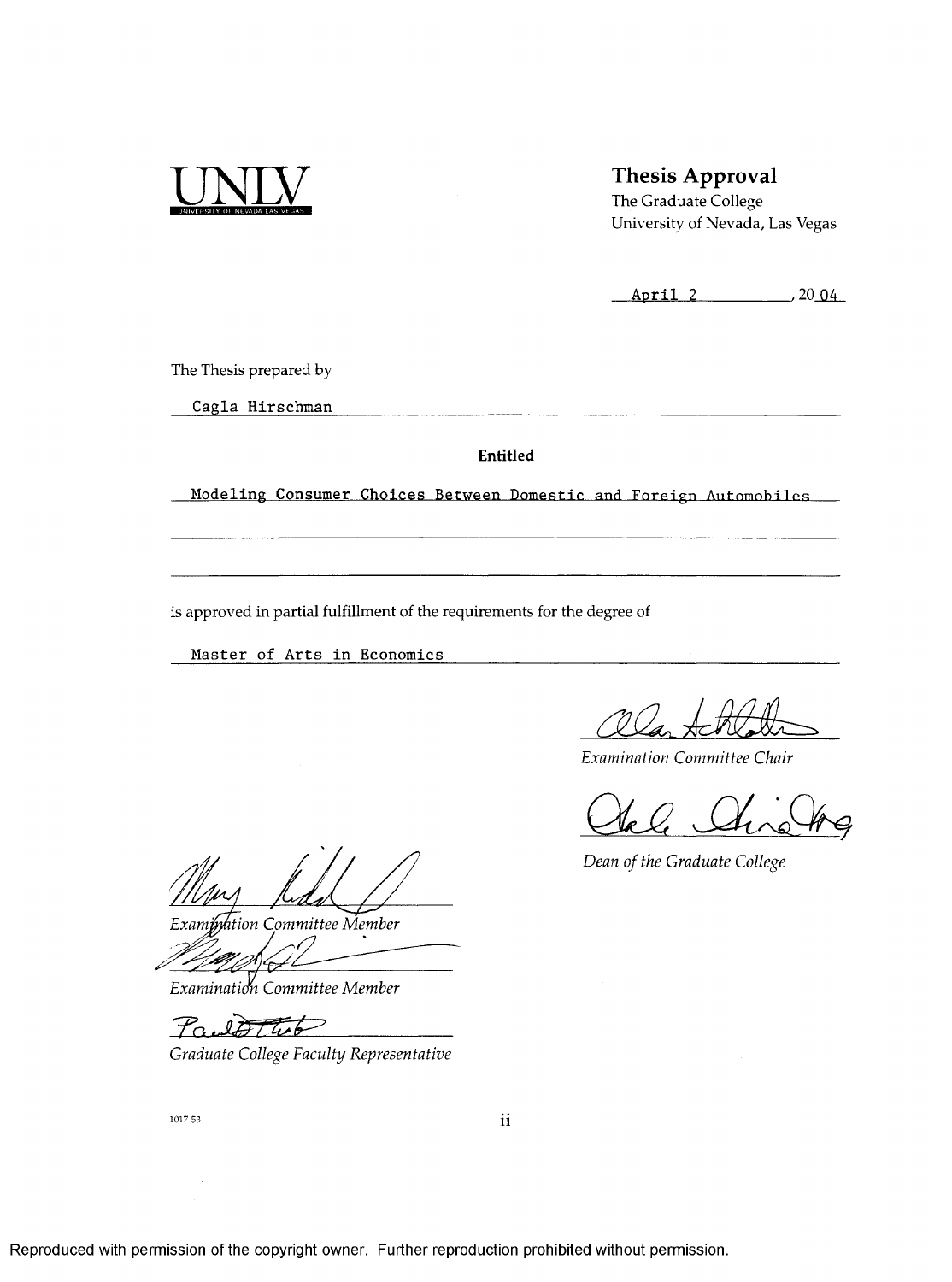#### ABSTRACT

#### **Modeling Consumer Choices Between Foreign and Domestic Automobiles**

by

Cagla Baykan Hirschman

#### Dr. Alan Schlottmann, Examination Committee Chair Professor of Economics University of Nevada, Las Vegas

This paper analyzes survey data to determine the factors that impact the probability of purchasing a domestic versus foreign brand of automobile. It includes dynamic variables reflecting purchase history and thus the effect past choices may have on current behavior. Some of these factors are shown to be statistically significant. The paper also looks at key subpopulations. We see that preferences in the luxury segment are far better explained by economic, demographic, and dynamic variables than are preferences in the non-luxury market. The paper also looks at switching behavior— domestic owners who switch to foreign brands. The key finding is that loyalty to domestic brands is more a product of economic variables such as price and income, and of car attributes such as size, than it is a product of habit persistence or structural state dependence.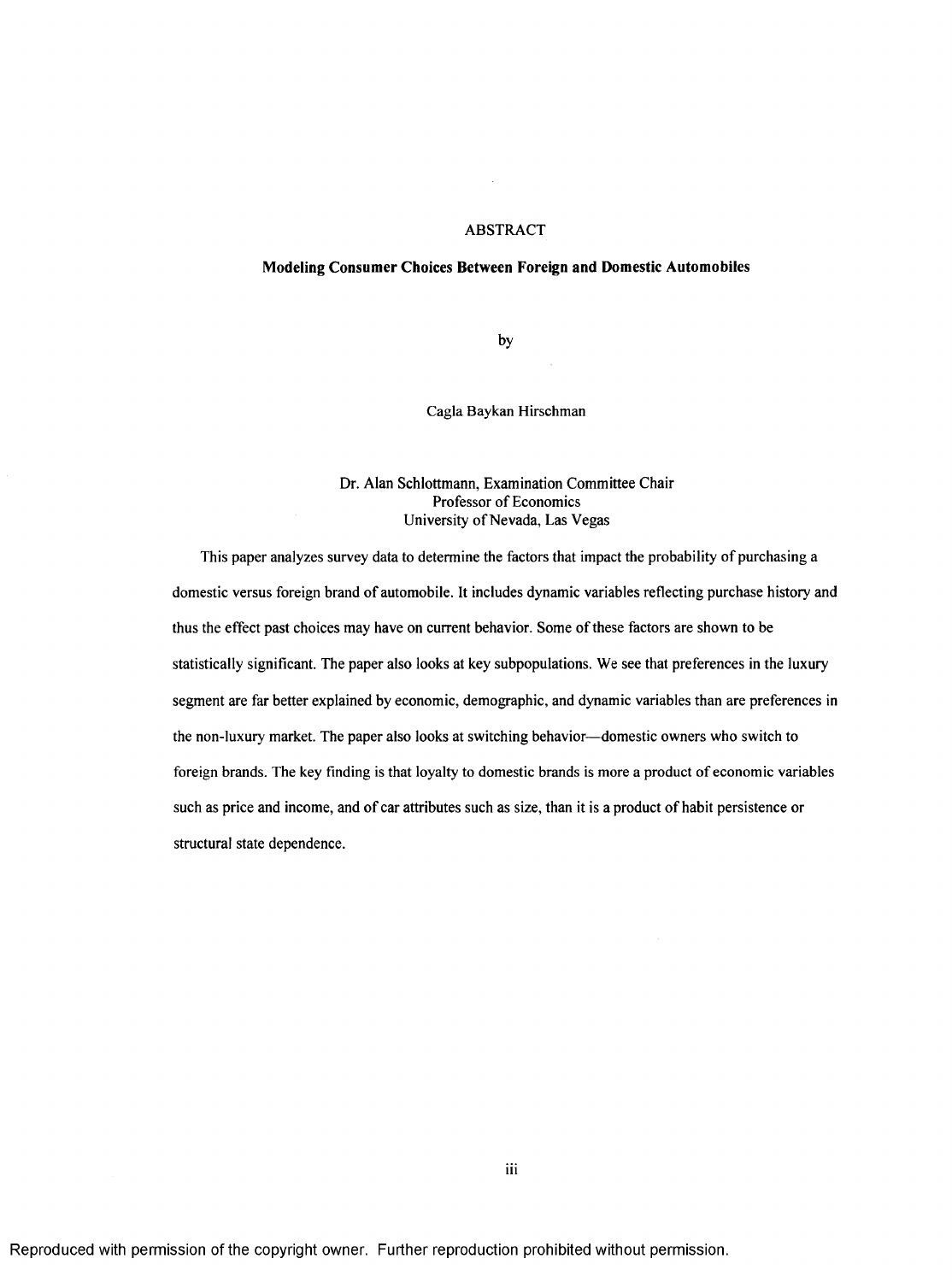## TABLE OF CONTENTS

 $\sim$ 

| <b>CHAPTER 1</b> |                   |  |
|------------------|-------------------|--|
|                  |                   |  |
| <b>CHAPTER 3</b> |                   |  |
| <b>CHAPTER 4</b> | <b>Contractor</b> |  |
|                  |                   |  |
| <b>CHAPTER 6</b> |                   |  |
|                  |                   |  |
|                  |                   |  |
|                  |                   |  |

 $\sim$ 

 $\sim 10^{-1}$ 

 $\sim$   $\sim$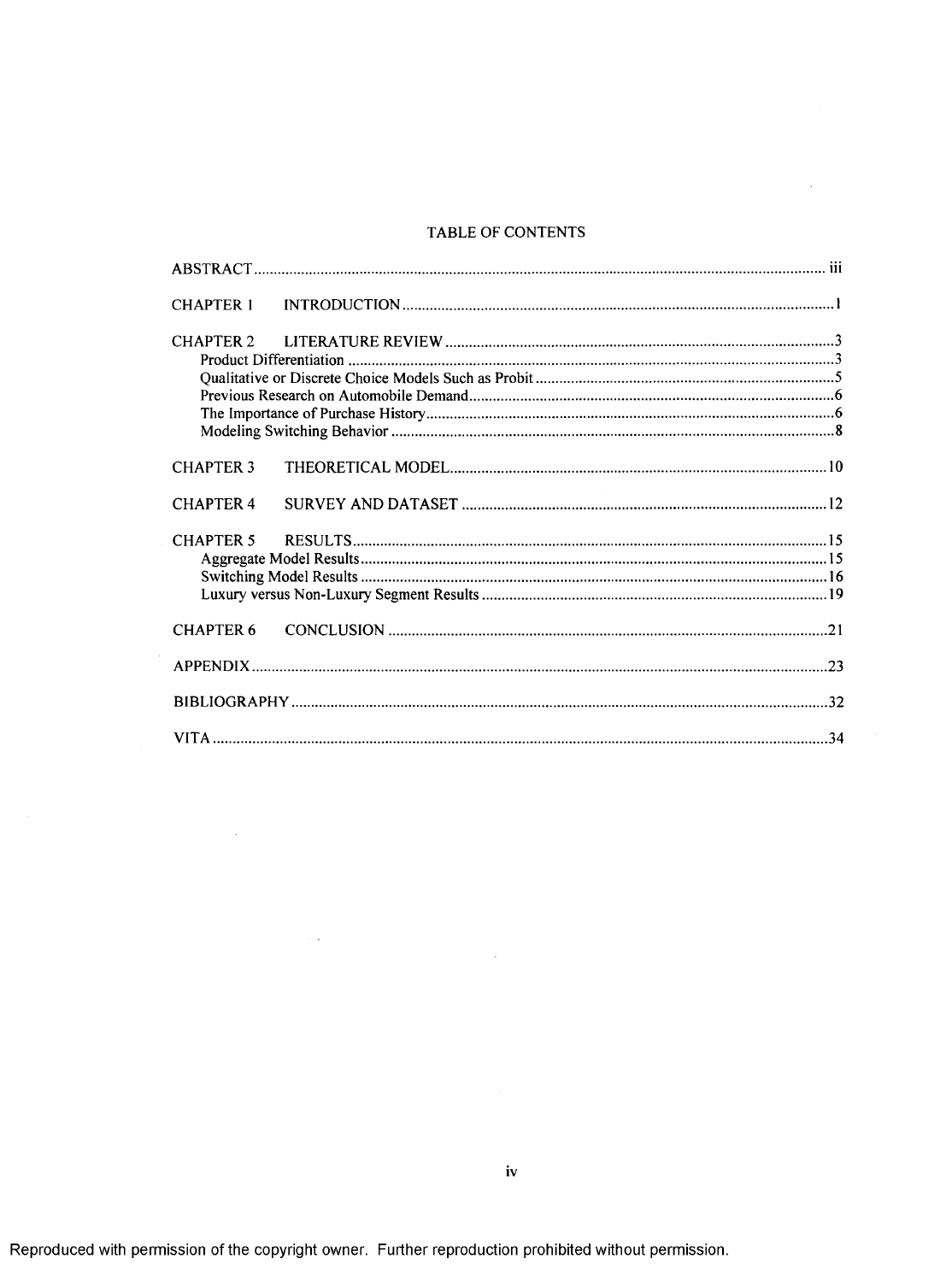#### CHAPTER 1

#### INTRODUCTION

In the five years between 1998 and 2003, while the number of vehicles sold in the U.S. increased 8% overall, the sales of American nameplate automobiles actually declined 5%. The U.S. unit market share of American brands of new cars and light trucks fell from 70% to 60%. Foreign brands sold almost 40% more cars here by 2003 than they had in 1998. (U.S. Commerce Dept. 2003)

In 2002, U.S. GDP for new cars and light trucks was over \$10 Trillion. Annual employment by the industry, though declining, is still over 330,000 people. The competitiveness of American automotive brands is of concern not only to the companies directly involved, but also to their employees, suppliers, and shareholders. And to regain competitiveness, American companies will need to stem the tide pulling their consumers towards foreign brands.

The first step is to identify the factors that lead consumers to choose foreign rather than domestic brands of automobiles. It is also interesting to look specifically at consumers switching from domestic to foreign automobiles, and determine the factors that erode the retention of existing domestic buyers. Finally, it is important to look by segment and to test whether there are significant differences in consumer preferences by car class, in the luxury versus the non-luxury segments. With this kind of information, marketing and product development resources could be more effectively utilized to retain existing customers and also perhaps to attract new ones.

This paper analyzes survey data to determine the factors that impact the probability of choosing a foreign brand of automobile rather than a domestic brand. It looks at the problem in the aggregate, then examines switching behavior, and tests for differences in the luxury versus non-luxury segments. Three kinds of factors or explanatory variables are included in the study; they are  $\ell$ ) the characteristics of the consumers, 2) the attributes of the chosen vehicles themselves, and 3) purchase history variables. Characteristics include demographic factors such as age and place of residence. The attributes of the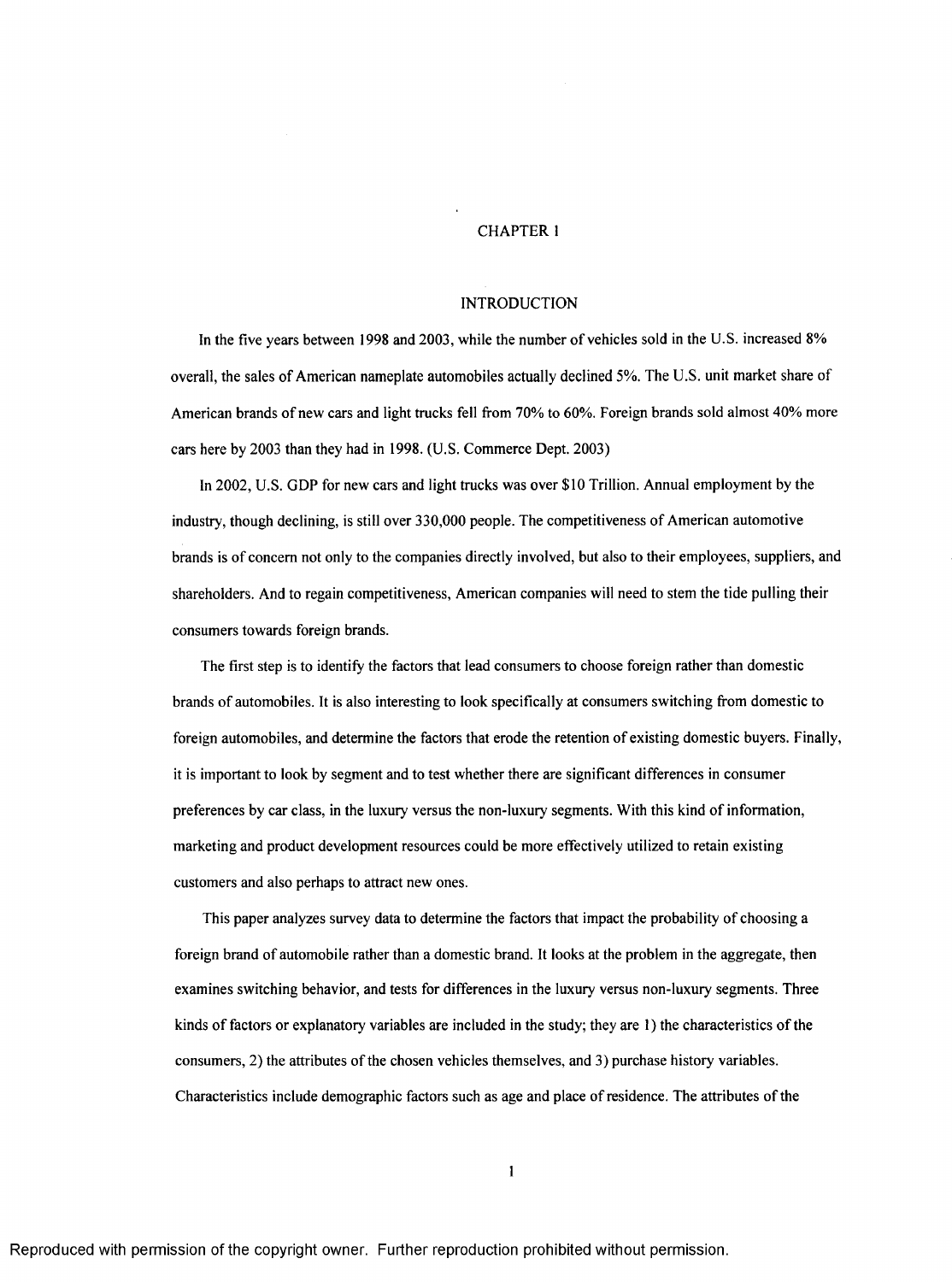automobiles include the price, the size, and the power-to-weight ratio. One purchase history variable reflects whether the consumer has been loyal to domestic brands in the past. Another indicates whether the consumer, in his or her previous purchase, bought a luxury or non-luxury automobile.

Previously published models of automobile demand have generally not included dynamic variables. These studies have found various demographic factors such as age and income to be significant in consumer choices in this segment. This paper does include dynamic variables, as mentioned above, and mostly finds the demographic variables (except for income) to be insignificant at the 90% confidence level. It is also unique in that it also examines switching behavior from domestic to foreign brands. Other studies of automobile demand have focused only on general models of choice.

The primary finding of this paper relates to the issue of loyalty to domestic brands. Conventional wisdom suggests that there is a segment of consumers with demonstrated loyalty to domestic brands who are less likely to switch to foreign competition. This study suggests that this is not the case. What has been attributed to loyalty or habit persistence is actually the product of economic factors such as price and income, and of consumer preferences for particular attributes such as size.

The switching analysis shows, not surprisingly, that consumers are more likely to switch from domestic to foreign brands today than they were in the past. They are also more likely to switch if they are moving up into the luxury automobile sector from a previous non-luxury purchase. There is some evidence to suggest that gas prices were a factor in switching in the 1970s, but the analysis also shows they have not been a factor since the 1980s. The results from switching models and the aggregate, general models are for the most part similar. The factors that impact preferences for foreign versus domestic brands are price, income, car attributes, and purchase history— also all key factors in the switching sub-sample.

The final part of the study indicates that preferences in the luxury segment are different than in the non-luxury segment. Preferences in the luxury market can be to a great extent predicted given the explanatory variables in this study, whereas the factors that influence the decision to purchase foreign versus domestic in the non-luxury segment are not at all clear.

 $\overline{2}$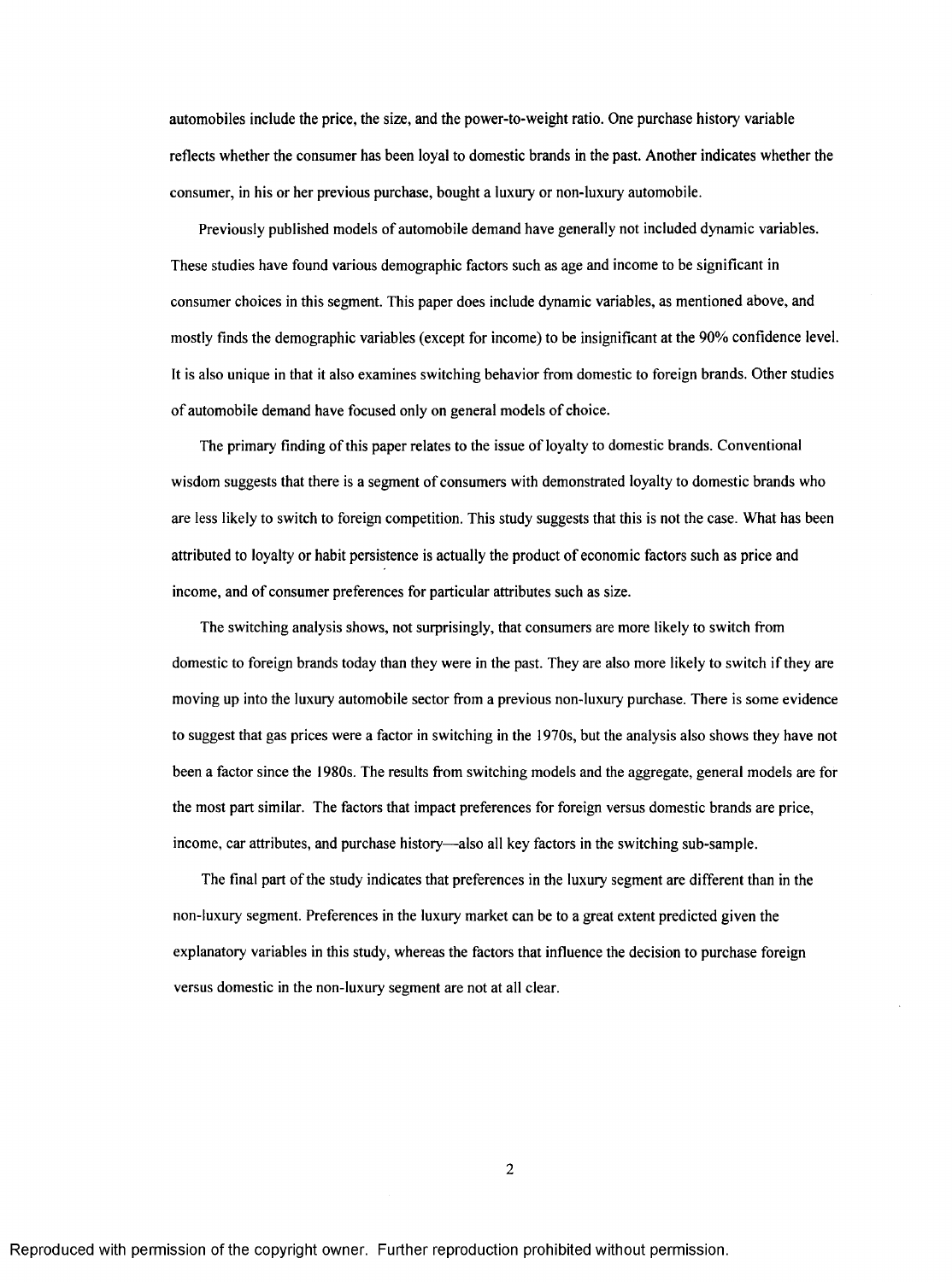#### CHAPTER 2

#### LITERATURE REVIEW

This paper uses probit models to estimate both the general probability of choosing a domestic versus a foreign brand as well as the probability of switching from a domestic to a foreign brand of automobile. It draws on theories of product differentiation from microeconomics and industrial organization, and also on qualitative choice models from statistics and econometrics. It reflects work that has been done in the past on modeling automotive demand, yet deviates from that body of work both in that it includes explanatory variables reflecting purchase history, and in that it focuses on switching behavior as well as simple purchase behavior. The following literature review provides some background on these different areas of research.

## Product Differentiation

In *Discrete Choice Theory of Product Differentiation* (hereafter referred to as *DCTPD*), Anderson, de Palma, and Thisse write "A general class of product is differentiated if any significant basis exists for distinguishing the goods (or services) of one seller from those of another. Such a basis may be real or fancied." (Anderson, de Palma, and Thisse 1992, 3-4) The premium the consumer pays for the choice best suited to his or her own tastes is the source of market power for the firm. Most products are differentiated to some extent, and automobiles are clearly so. For the purposes of this study, the key differentiating factor of interest is the nationality of the brand although size and power are also included in the analysis.

In general, there are two basic approaches to analyzing differentiation. Standard microeconomic consumer theory postulates that consumers have preferences about the commodities themselves. An alternative approach, sometimes called a hedonic approach, postulates that consumers have preferences about the attributes or characteristics of the commodities. (Carlton and Perloff 2000, 197) Because of the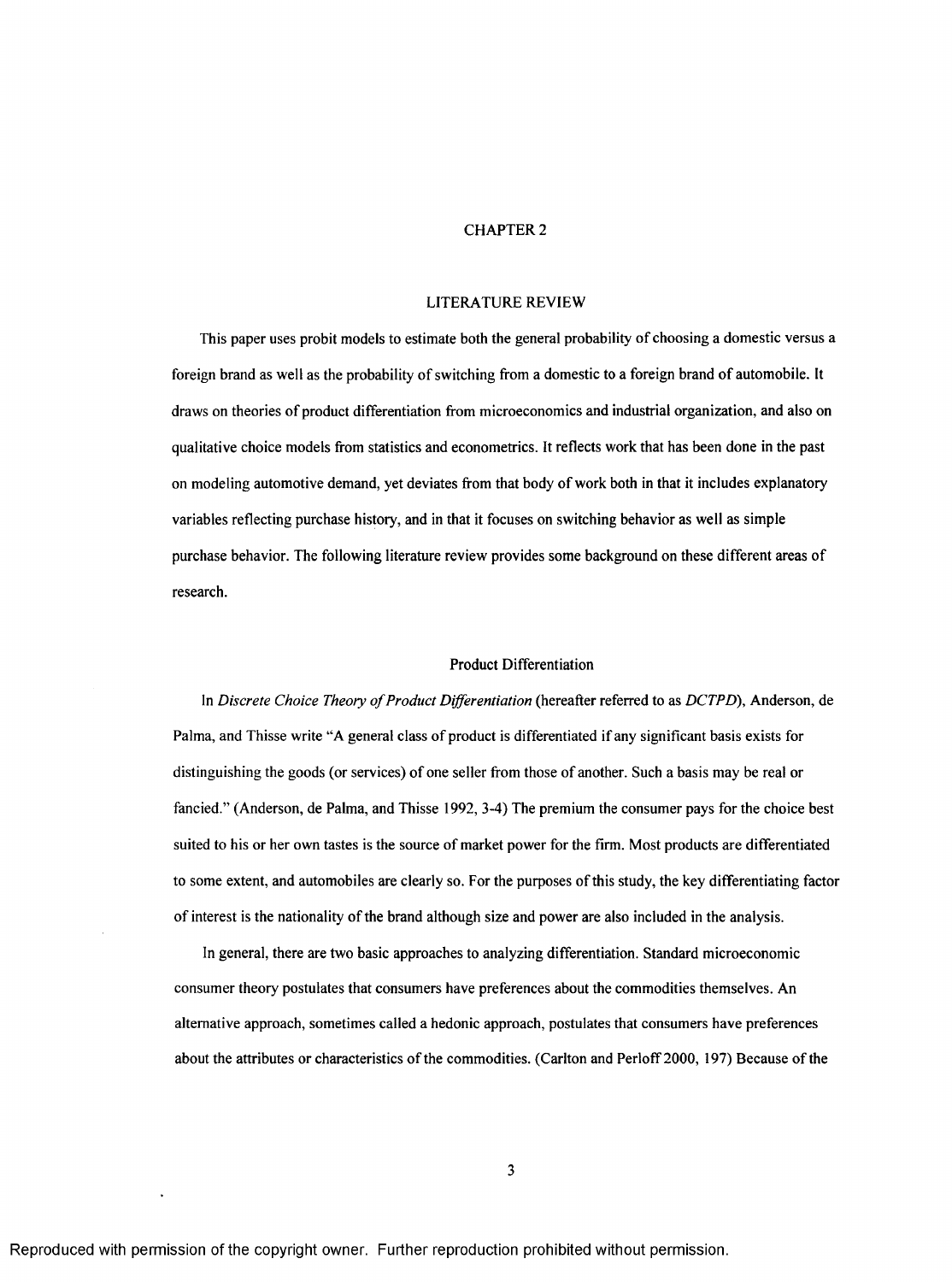focus here on a particular characteristic—the nationality of the brand—this paper has an inherently hedonic approach.

This approach often leads to the use of a spatial model of product differentiation. In this kind of model, any product can be represented by a set of axes showing the amount of each characteristic or attribute. This set of axes makes up what is called the 'characteristic space' of the product. Each brand within the product group can be located in this space according to its characteristics. (Carlton and Perloff 2000, 197) By extension, brands are closer together if they are close substitutes. Consumers also have a location in the characteristic space based on their preferences and tastes, and chose the brands that are closest to them. (Carlton and Perloff 2000, 215)

The problem is that firms cannot directly observe consumers' tastes. Spatial models are therefore not very useful in estimating aggregate market demand or individual choice probabilities. As *DCTPD* explains,

> "In practice, idiosyncratic taste parameters are unobservable. If firms know the distribution from which these taste parameters are drawn, they can forecast demand using a discrete choice model of consumer behavior. Discrete choice models start from the assumption that each consumer chooses the single option (here a variant of a differentiated product) that yields the greatest utility, while from the viewpoint of the outside observer (here firms), utility is described as a random variable reflecting unobservable taste differences... This implies that firms attribute purchase probabilities to consumers, and these probabilities depend on observable characteristics (e.g. price, location, quality) as well as on the properties of the taste distribution." (Anderson, de Palma, and Thisse 1992, 3-4)

Demographic information from the dataset defines the properties of the sample 'taste distribution'. The observable characteristics, the cars' size and nationality for example, can then be used to calculate purchase probabilities. In fact, although the consumer may be maximizing a deterministic utility function to make his or her choice, "the best that firms can do is to represent consumer decision rules by constructing choice probabilities." (Anderson, de Palma, and Thisse 1992, 4, 31-32)

As mentioned above, discrete choice models are used to construct these choice probabilities. The next step is to identify these models, and compare them to standard statistical models such as OLS or the linear probability model.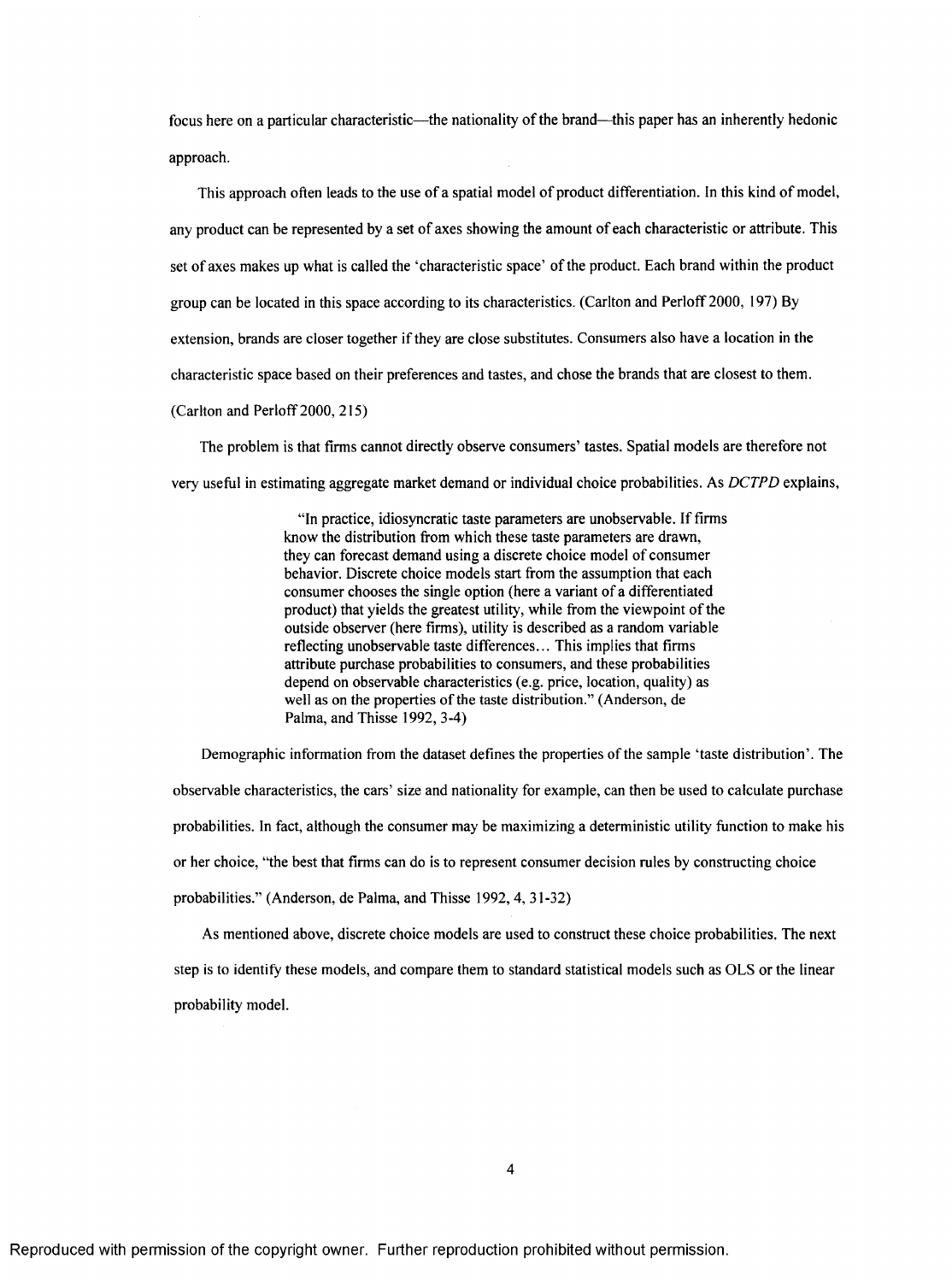#### Qualitative or Discrete Choice Models Such as Probit

Standard econometric models such as OLS work with continuous dependent variables, for example wages, aggregate consumption levels, or gasoline prices. Qualitative choice situations, on the other hand are defined as those in which "a decision maker faces a choice among a set of alternatives meeting the following criteria: the number of alternatives in the set is finite, the alternatives are mutually exclusive, and the set of alternatives is exhaustive." (Train 1986,4) As long as the first criterion holds, however, "it is usually possible to define the set alternatives in such a way that the defined set meets all three criteria... The only true restrictive criterion is the first one, namely, that the number of alternatives be finite. A distinction established by this criterion is that between continuous and discrete variables." (Train 1986, 5)The terms qualitative choice and discrete choice can therefore be used interchangeably.

In the general analyses in this paper (the aggregate as well as the luxury versus non-luxury models) the dependent variable reflects a binary qualitative choice, 0 if the purchase is domestic and 1 if the purchase is foreign. In the switching analyses, 0 indicates that the consumer again purchases a domestic vehicle whereas 1 indicates a switch to a foreign brand. In both cases, all of the criteria listed above are met.

A linear probability model can be used to address issues of binary choice, but has two key limitations. The first problem is heteroscedasticity. The second problem is that the estimated choice probabilities are not constrained to the 0 to I interval, generating nonsense probabilities and negative variances. (Greene 2003, 665-666) We therefore use nonlinear qualitative choice models such as logit or probit.

"All qualitative choice models are obtained by specifying some distribution for the unknown component of utility and deriving functions for the choice probabilities." (Train 1986, 12) If we assume the errors are distributed normally, the specified model is a probit. The probit equation expresses the probability that a particular choice (for example a switch to a foreign brand) is or is not chosen. It is estimated using maximum likelihood.

The probit model is often preferred over the logit, which assumes the errors are distributed as a logistic. Unlike logits, "probit models...can handle random taste variation, allow any pattern of substitution, and are applicable to panel data with temporarily correlated errors. The only limitation of probit models is that they require normal distributions for all unobserved components of utility. In many, perhaps most, situations, normal distributions provide an adequate representation o f the random

5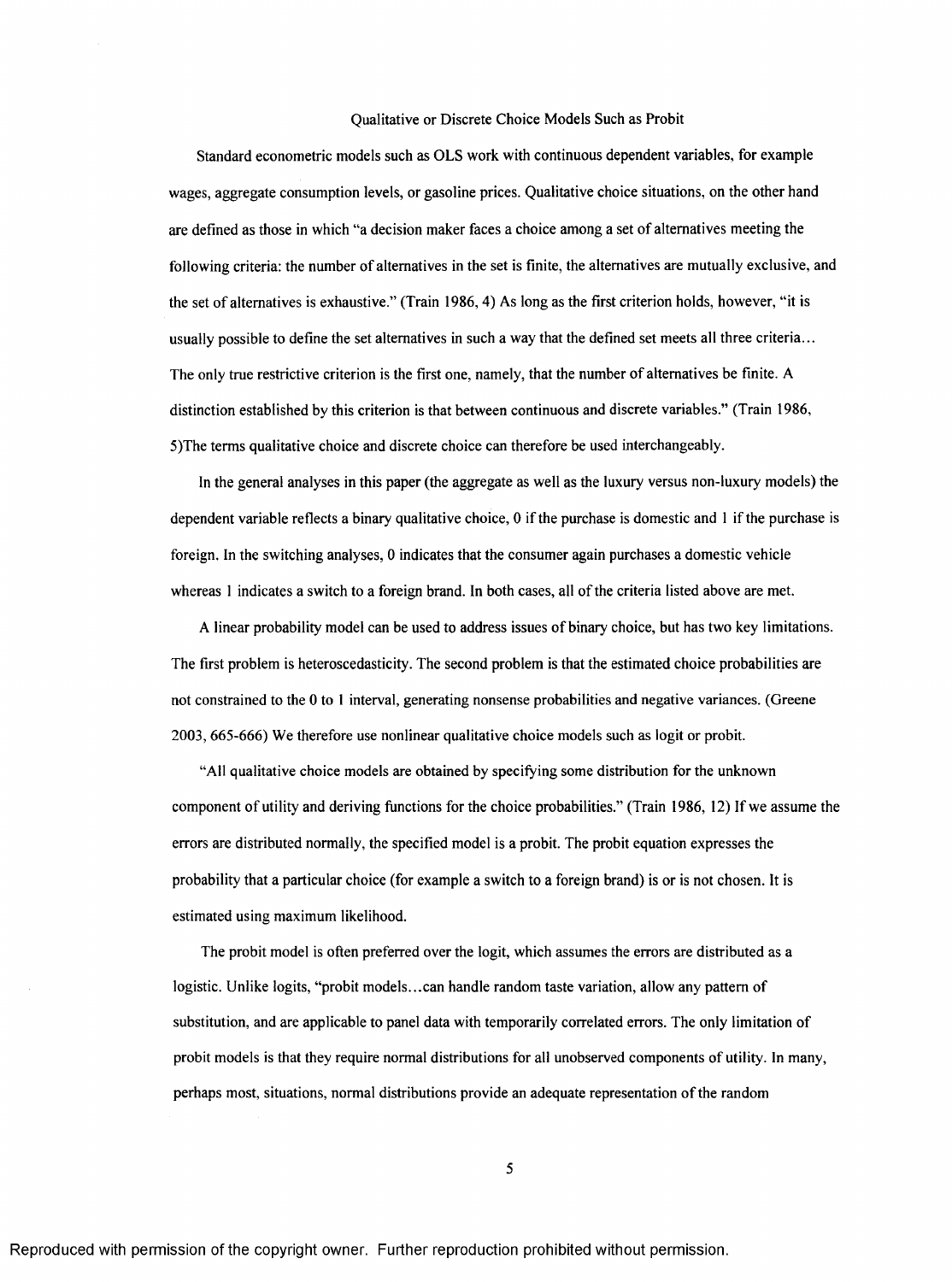components." (Train 1986, 111) To summarize, "the flexibility of the probit model in handling correlations over alternatives and time is its main advantage." (Train 1986, 23) That flexibility is why probit has been chosen here.

#### Previous Research on Automobile Demand

Kenneth Train's book. Qualitative Choice Analvsis: Theorv. Econometrics, and an Application to Automobile Demand, contains a comprehensive review of research in modeling automobile demand. Train covers both disaggregate models focusing on households' behavior and preferences and aggregate models which estimate the total number of purchases in a particular market. In the sub-sample of disaggregate models, he differentiates between compensatory and noncompensatory approaches. Compensatory models assume that the high value of one product characteristic can compensate for the low value of another characteristic. (Train 1986, 113-115) Noncompensatory models, on the other hand, assume that the consumer has some minimum acceptable level for each characteristic; the characteristics are also ranked by importance. Finally, Train differentiates between analyses using real choice data versus data generated in hypothetical choice situations. (Train 1986, 126)

The data used in this paper reflects real choice situations or actual purchases. It includes variables that measure car characteristics such as size and power. The probit models applied generate probabilities for individual consumers. Train would therefore identify these models as disaggregate compensatory real choice models.

Overall, Train mentions the following variables as being potentially important in models of automobile choice: income, the age of the driver, the number of people in the household, the number of autos owned, and the price, operating cost, and size of the vehicle itself. Note that none of the projects he discusses use any explanatory variables reflecting purchase history.

#### The Importance of Purchase History

Including purchase history transforms models from static models to dynamic models of consumer choice. There is both theoretical and empirical evidence, at least with respect to other products, that shows that previous choices made may have a significant impact on current choices. Unfortunately, I have not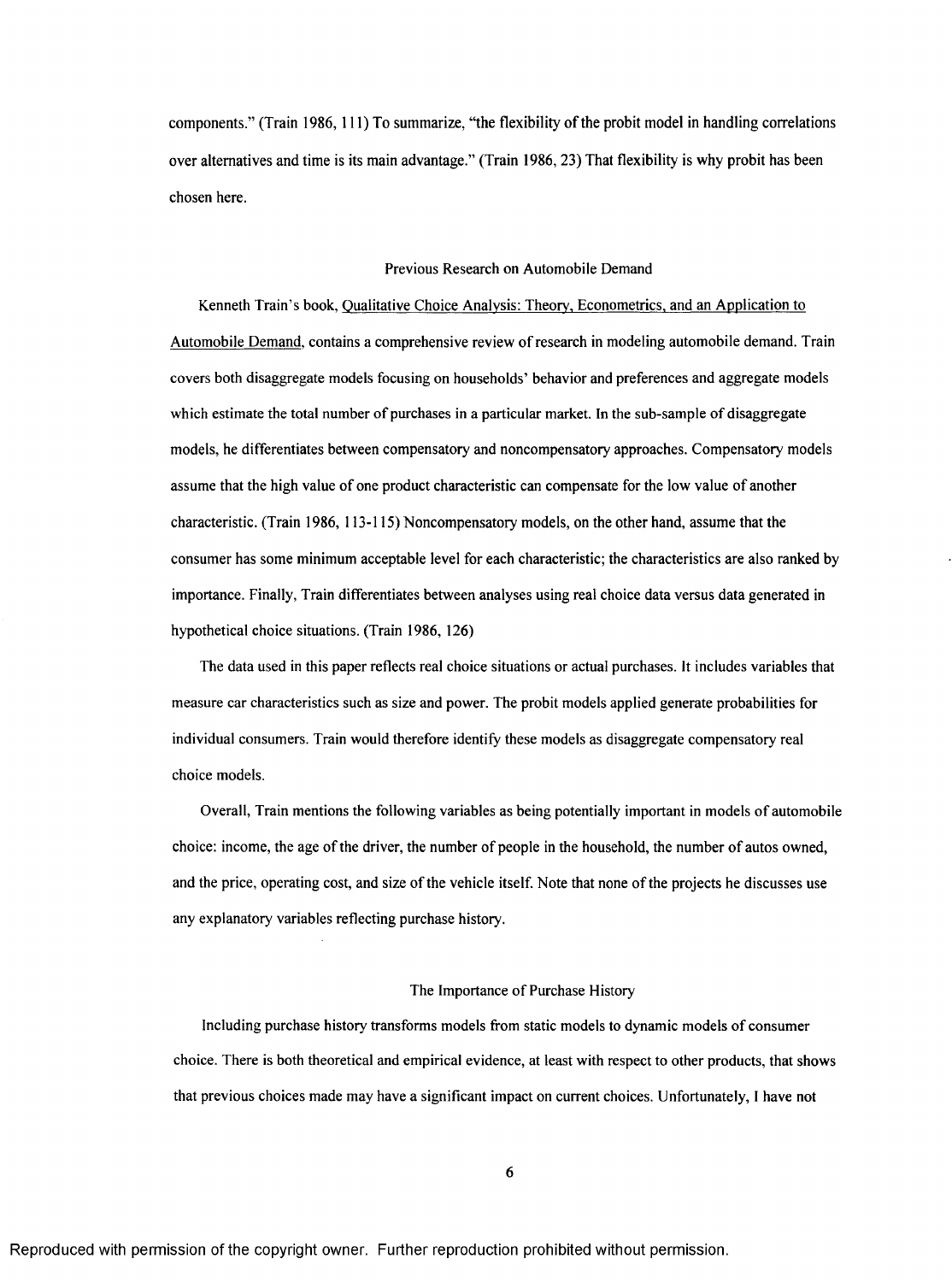been able to find dynamic models of automobile demand in the literature. This primarily reflects the difficulty of gathering data.

Consumer theory identifies variety-seeking or habit formation, state dependence, and heterogeneity as time-related factors that can impact individual's choices. "Individuals may want to consume different products on different occasions, expressing a preference for variety over time. " (Anderson, de Palma, and Thisse 1992, 2) This variety-seeking behavior has a converse— habit formation; in some situations individuals seek to avoid change instead of looking for variety. A related factor is structural state dependence, or purchase feedback, which represents the "influence of observed past experience (through actual purchases) with a brand, on current choice probabilities." (Roy, Chintagunta, and Haidar 1996, 281 ) Finally, "individuals may also have idiosyncratic tastes about their most preferred variants," (Anderson, de Palma, and Thisse 1992, 2) in other words show unobserved heterogeneity. As explained in Roy, Chintagunta, & Haldar, each of these aspects of purchase behavior could potentially link the purchase of a brand at one point in time to its purchase (or lack thereof) on the next occasion. ( Roy, Chintagunta, and Haidar 1996, 281)

Often, dynamic models of consumer choice rely on supermarket scanner data. Rossi, McCulloch, and Allenby suggest that it is the combination of purchase history and demographic information that makes these datasets interesting and useful. (Rossi, McCulloch, and Allenbv 1996, 339) Chintagunta, Erdem, Rossi, and Keane, among others, have published articles presenting dynamic analyses using panel data. Importantly, these articles demonstrate that estimated parameters become biased when dynamic effects are disregarded.

Unfortunately, the theoretical and computational difficulties of most of the dynamic models are daunting. 1 do not, in this paper, attempt to measure state dependence, heterogeneity, or habit formation. In a previous paper entitled "Modeling Brand Choice in the Luxury Autos Product Group" using the same dataset, 1 was able to determine that purchase history is a significant factor in consumer choice in this sector. If there is no connection between past and current purchases, we say that consumer choice behavior is 'zero order'. Using simple dummy variables for past purchases and looking at the significance of those coefficients, I was able to reject the null hypothesis that consumer choices in automobiles are zero order. I did not determine the specific cause of the dynamic link (for example state dependence versus habit

 $\overline{7}$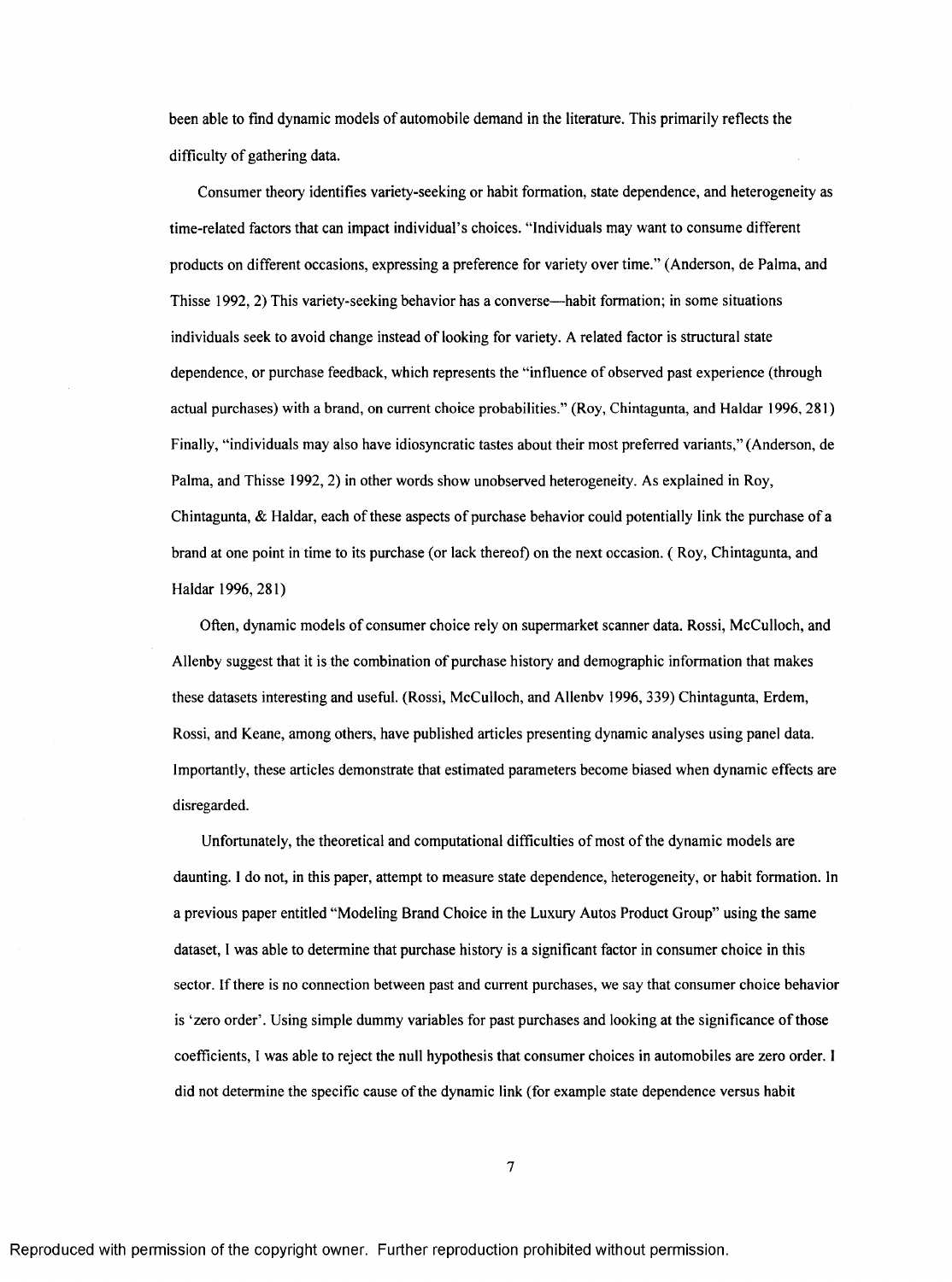formation), only determined that history is in fact important. There is therefore both significant theoretical and some empirical work that suggests that history will be important in this analysis as well.

#### Modeling Switching Behavior

So far all of the work that has been mentioned in this literature review encompasses models of choice, specifically of consumers' choices about whether to purchase or not purchase a particular product. For automobile marketers trying to stop defections froni domestic brands to foreign brands of automobiles, the answer to a more specific question may be more useful. It may be important to identify the factors that cause consumers to switch.

Many of the practical elements of the analysis remain the same. Again, we have a discrete model of qualitative choice. The probit remains the most appropriate form to apply. However, just as I have not been able to find any published dynamic models of automobile choice, I have found no switching models of automobile demand. I would expect many of the same factors to be significant here as was the case in aggregate models of consumer choice in this product group. Purchase history should also still be important. I have not, however, been able to find any theoretical discussion or outside analysis confirming that this is in fact the case.

It is important here to differentiate between the approach in this paper and what are sometimes called 'switching regression models'. Switching regression models are systems of equations used when there are binary explanatory variables and concerns about self-selection bias. (Woolrdige 2002, 603-612) They are too advanced an application in this context, and this paper does not attempt such an analysis. By 'switching model', 1 mean a simple, single-equation probit model where the dependent variable represents the probability of switching from one product to another.

There is at least one example of such an analysis in the insurance industry. In "Consumer Information and Decisions to Switch Insurers", Schlesinger and von der Schulenburg examine the interaction of various factors such as insurer quality attributes, price, search costs, and switching costs in an individual's decision to switch insurers. (Schlesinger and von der Schulenburg 1993, 591) They run probit models to examine how such factors affect the probability of a consumer's changing insurers. They also compare results from

8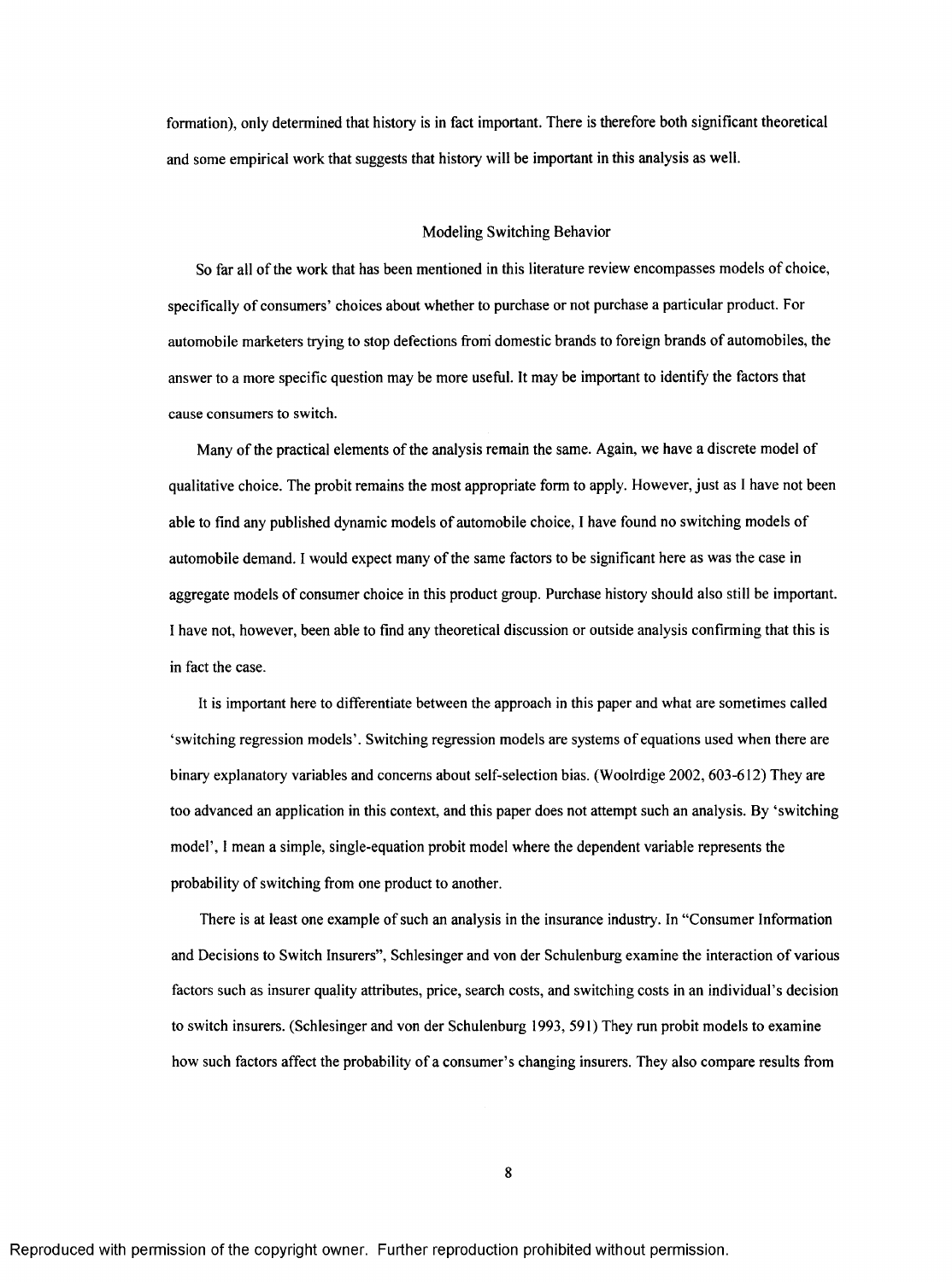sub-samples of informed and uninformed consumers. They find that search activity (becoming informed) increases both the likelihood of switching and the importance of price variables in the switching decision.

They do not include demographic factors, which they generally label 'random noise factors', although they do mention in their conclusion that events such as changes in marital status can trigger a switch in insurers. They do not include any dynamic factors, but again mention that "dynamic effects, together with the experienced-good nature of the insurance product, make it difficult to predict switching with much precision". (Schlesinger and von der Schulenburg 1993, 612) This differs from the analysis in this paper, where demographic factors are included, and there is an attempt to capture some of the dynamic effects. Otherwise, however, the analyses are similar, suggesting that this is an appropriate structure with which to approach this question of switching from domestic to foreign brands of automobiles.

Clearly, there is large body of academic work spread across many fields that is relevant to this project. This body of work indicates the use of a discrete choice model, and specifically suggests use of the probit. It highlights the importance of dynamic factors in analyses of this kind, and offers some guidance as to how to model switching behavior. It also identifies the factors that are most likely to significantly influence consumer choices about automobiles. This paper brings together the various theories and methods, and applies them to the issue of switching behavior from domestic to foreign brands and also to the issue of general preferences in the automobile product group. The results are significant, and potentially could be of interest to the automobile industry.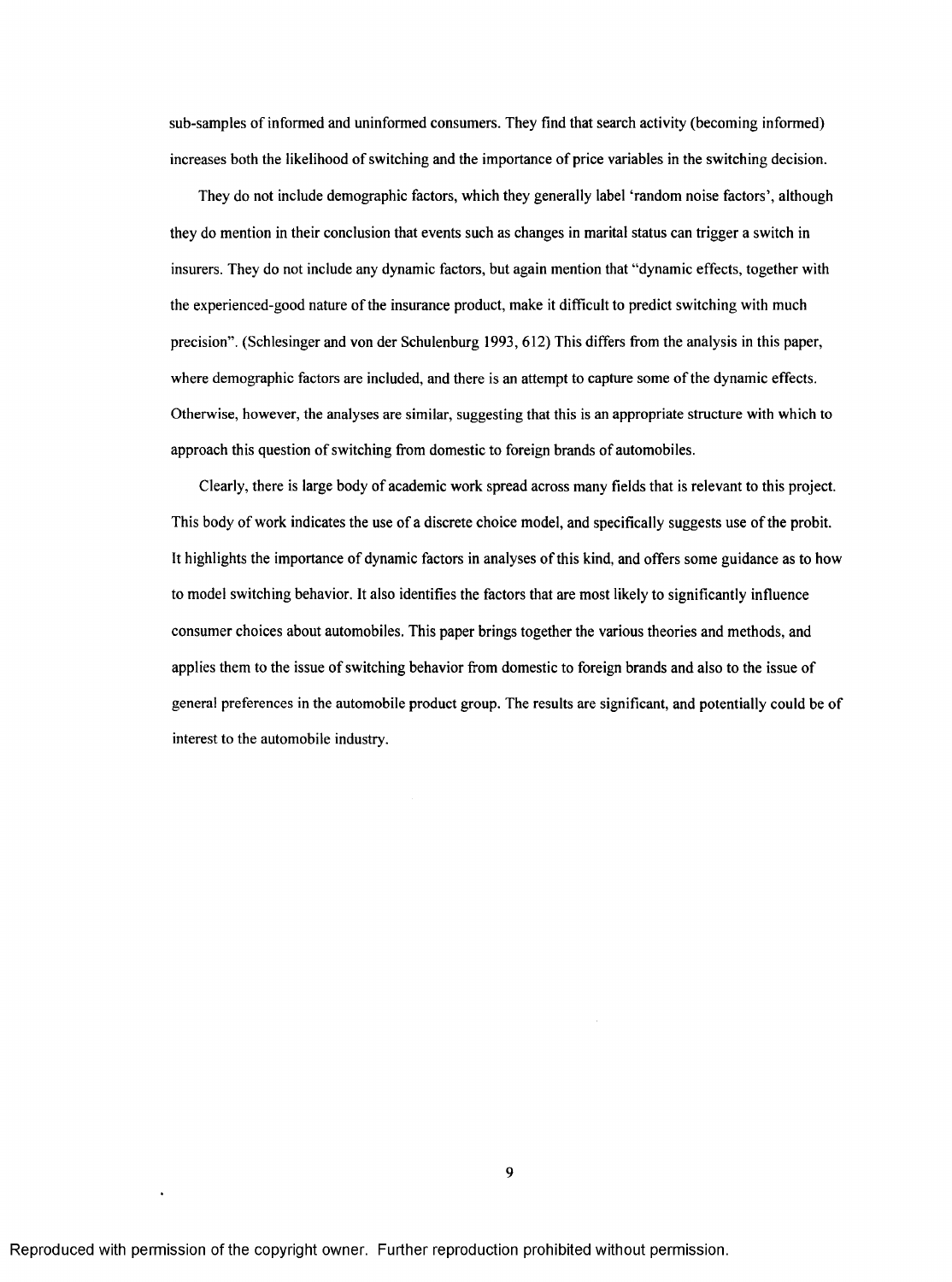#### CHAPTER 3

#### THEORETICAL MODEL

As stated earlier, "Discrete choice models start from the assumption that each consumer chooses the single option... that yields the greatest utility." (Anderson, de Palma, and Thisse 1992, 3-4) However, "the utility of any alternative is best viewed as a random variable." (Ben-Akiva and Lerman 1985, 58) These two ideas are the basis of the Random Utility Model, which forms the theoretical foundation for this paper.

In a binary choice situation, the probability that an individual  $n$  chooses alternative  $i$  is the probability that the utility from alternative  $i$  is greater than the utility from alternative  $j$ . That probability is:

## $P_n(i) = Pr(U_{in} \geq U_{in})$

To make random utility theory operational, total utility is separated into deterministic and random components. The error term is the random component and represents all factors and aspects of utility unknown by the researcher. The deterministic component is a function of the observed factors (characteristics and attributes) times a vector of parameters to be estimated. (Train 1986, 10) Where  $V_{in}$  and  $V_{jn}$  are the deterministic components, and  $\varepsilon_{in}$  and  $\varepsilon_{jn}$  are the random error terms, (Ben-Akiva and Lerman 1985,61)

$$
P_n(\ i)=Pr(V_{in} + \varepsilon_{in} \ge V_{jn} + \varepsilon_{jn})
$$
  

$$
P_n(\ i)=Pr(\varepsilon_{jn} - \varepsilon_{in} \le V_{in} - V_{jn})
$$

In this paper, I assume errors are normally distributed. The difference of two normal random variables is itself a normal random variable. The difference  $(V_{in} - V_{jn})$ , on the other hand, is not a random variable at all— it is the difference of two deterministic functions. The choice probability in this probit model is therefore easily calculated as the probability that a normally distributed variable is less than a particular value  $(V_{in} - V_{jn})$ .

In the initial model in this paper,  $P_n(i)$  reflects the probability that the utility of purchasing a foreign brand of automobile is greater than the utility of purchasing a domestic brand. This is also the case in the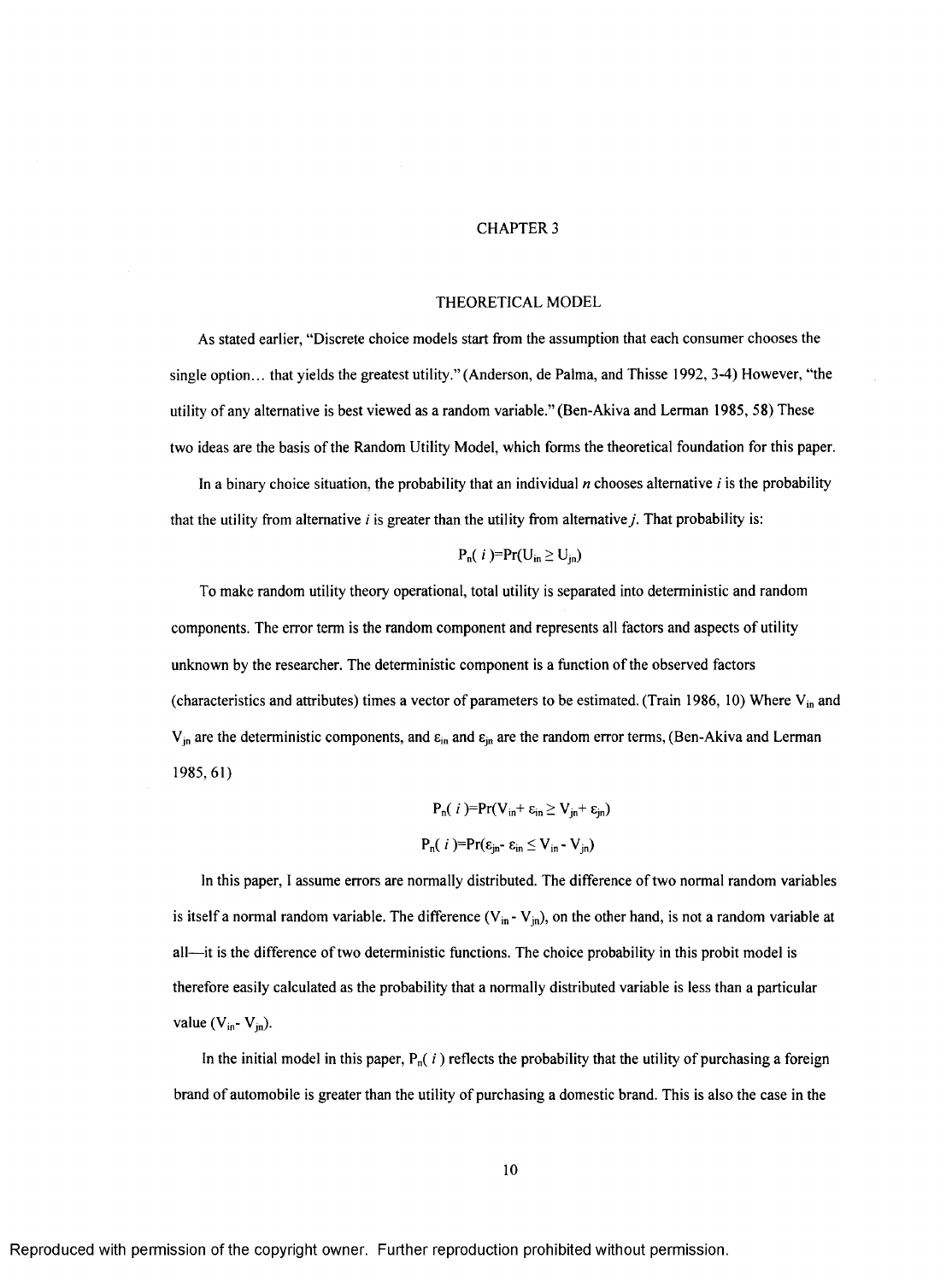luxury versus non-luxury analyses. The difference here, however, is that I hypothesize that there are two separate choice probabilities to be calculated rather than one:

$$
P_{\text{luxury n}}(i) = Pr(\epsilon_{\text{luxury jn}} - \epsilon_{\text{luxury in}} \le V_{\text{luxury in}} - V_{\text{luxury jn}}) \text{ and}
$$
\n
$$
P_{\text{nonluxury n}}(i) = Pr(\epsilon_{\text{nonluxury jn}} - \epsilon_{\text{nonluxury in}} \le V_{\text{nonluxury in}} - V_{\text{nonluxury jn}})
$$

I do this because I suspect that (and test whether) the parameters in the deterministic portion of the utility function may not be the same for the two subpopulations.

In the switching model, on the other hand, we are again calculating just one choice probability. However, it is a particular conditional probability

$$
P_n(\textit{i}|D_n)=Pr(U_{in}\geq U_{in},\forall n\in D_n)
$$

where  $D_n$  is the subset of consumers who chose *j* (domestic) in the previous period. In other words, we calculate the probability of choosing to switch to a foreign brand given that the previous purchase was domestic.

The switching probability could be expressed in the same form as the probabilities for the luxury versus non-luxury segments. The two analyses are similar in that they both look at subpopulations within the data. However, whereas we are able to look at both sides of the coin in the luxury versus non-luxury segments, it is not possible using this dataset to examine switching behavior to domestic brands as well as from them. This is why the switching analysis is presented differently. In either case, however, it is important to note that the unit of analysis is the purchase decision, not the individual.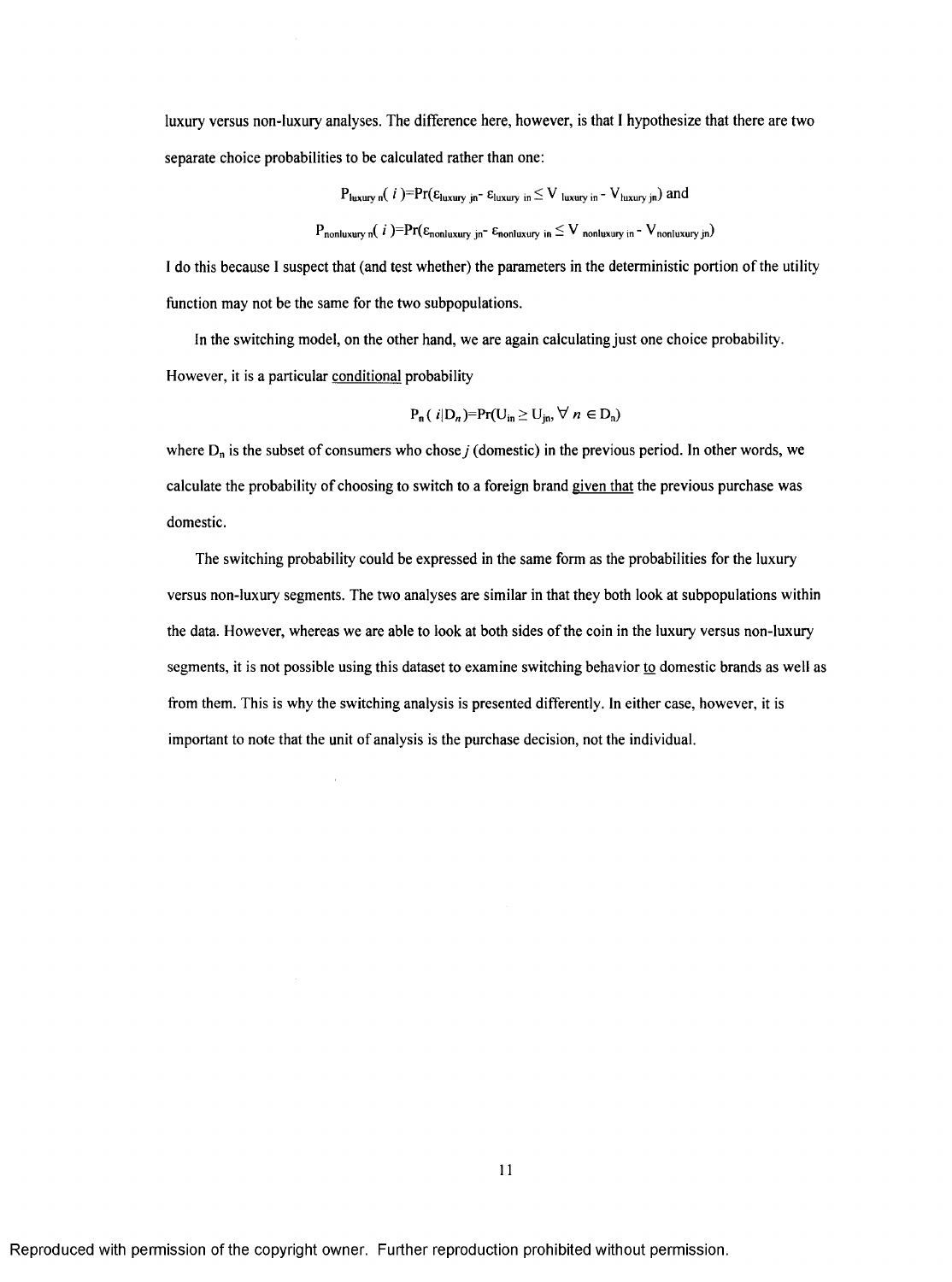## CHAPTER 4

#### SURVEY AND DATASET

The dataset used in the analysis was generated by a telephone survey conducted in 1997 of 100 car owners throughout the country. It includes the gender of the respondents as well as their age, martial status, size of household, place of residence, and income at each purchase occasion throughout their car ownership history. From the make and model of the car, each purchase is identified as luxury or non-luxury, domestic or foreign, and by car class. Foreign here refers to the nationality of the manufacturer or nameplate. For example, Mercedes cars are classified as foreign, regardless of the place of manufacture.

In the sub-sample used for this analysis, the earliest purchase is from 1977. Sixty-four percent of the purchases used are from the 1990s. Thirty-two percent are from the 1980s. Just four percent are from the 1970s. The youngest age at which a car was bought is 19, the oldest is 85. Thirty-six percent of the purchase occasions represent women respondents. The longest history in terms of number of purchases is from a gentleman who reports on the 12 cars he bought from 1973 to 1995. There are, of course, survey responses in which there is only one entry.

The full survey (when purchases made while living abroad and those missing key demographic information have been removed from the dataset) contains 442 cars. The first car purchase from each survey is sacrificed when purchase history is used as an explanatory variable. This reduces the data set to 365 purchases. For the switching analyses, looking at the sample of those who had chosen a domestic vehicle in the previous purchase further reduces the dataset to 210 observations.

Price and characteristic information for the cars was collected from back issues of the *Consumer Reports* "Car Buying Guides". In some cases, survey respondents only provided the brand name but not the model of the car purchased (for example, "Lincoln" as opposed to "Lincoln Town Car"). In these cases, price and attribute information was entered in assuming the model was the cheapest model offered by that brand in that particular year. (I do test and discuss the sensitivity o f the analyses to this assumption in the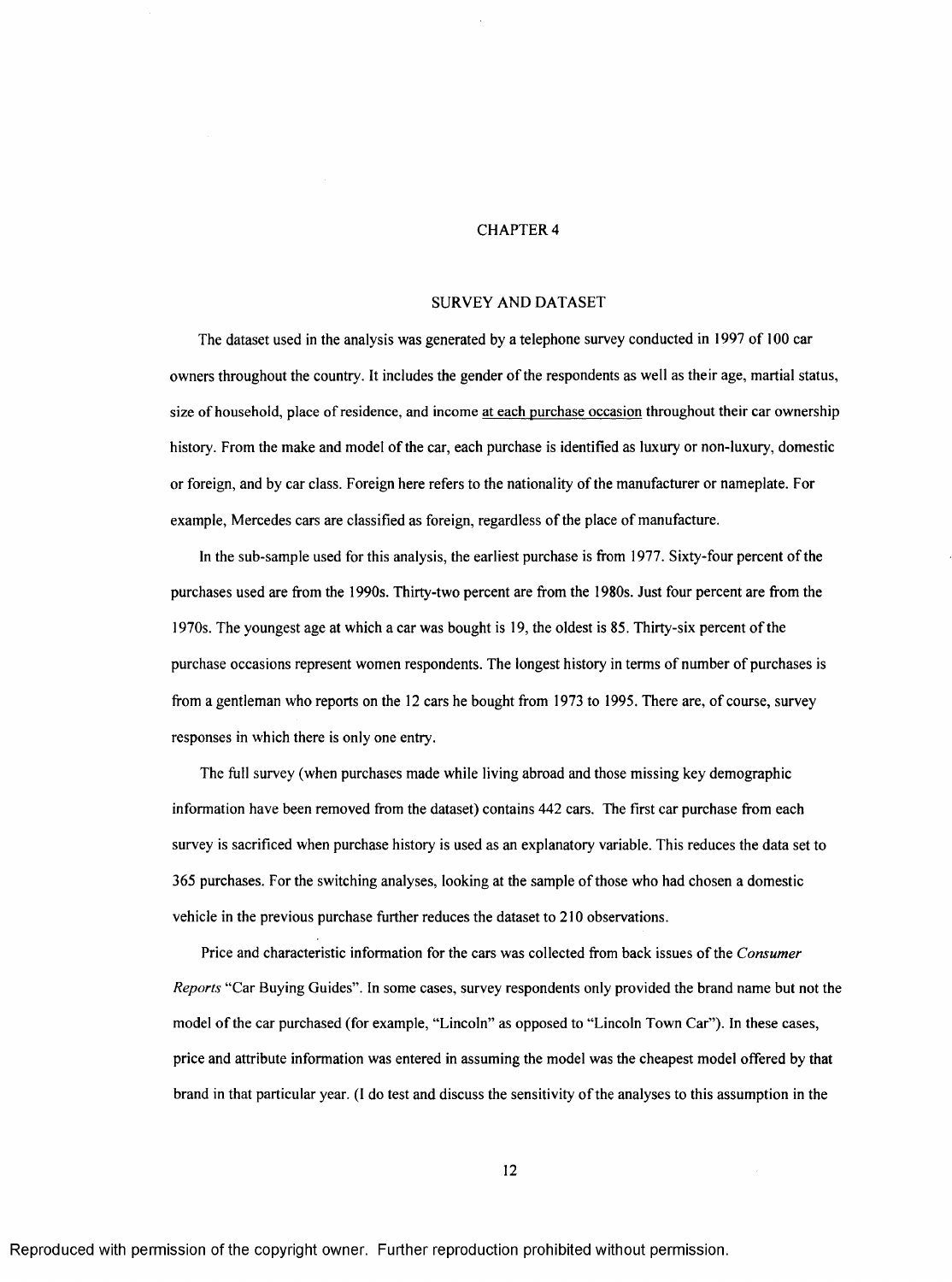Results section of the paper.) In some cases, no *Consumer Reports* information was available about the cars in the survey. Those observations were dropped. There are, therefore, 328 purchases included in the aggregate analyses and 178 in the switching models.

Table 1 in the Appendix, titled "Variables Used in Analysis by Category and Type, with Descriptions" contains more specific details about the dataset. Table 2, "Summary Statistics, Aggregate Models", presents the mean, standard deviation, and minimum and maximum values for each variable in the aggregate choice and luxury versus non-luxury regressions while Table 3 does the same for the switching models.

As shown in Tables 1, 2, and 3, there are five categories of potential explanatory variables: Purchase Characteristics, Demographic, Time Trend, Purchase History, and Gasoline Prices. Demographic variables include characteristics such as age, income, and place of residence. The Time Trend captured by the variable *year* proxies shifting preferences over time. Purchase Characteristics variables include the price of the purchased car as well as measures of the car's size and power. One Purchase History variable of note is *loyalty*. It indicates whether the consumer has been loyal to domestic brands, and over how many purchases. Another is the variable *switchtoluxury,* which indicates whether the consumer is moving from a previous non-luxury purchase to a luxury auto. Finally, the Gasoline Prices category includes three variables that test whether real gas prices have had different effects in different decades.

There are two more issues of note regarding the data. The first has to do with the *realincome* variable. Survey respondents were asked to identify their income at the time of purchase by picking from a list of brackets, for example "\$20,001 to \$40,000". The mean of the upper and lower bounds of each bracket was used to generate an estimate of income. For example, for a respondent choosing the "\$20,000 to \$40,000" bracket, income would be entered as \$30,001. These nominal numbers were then deflated using the Consumer Price Index-All Urban Consumers, Base Period 1982-84=100 to get real income values.

The second issue has to do with gasoline prices. Data for this category of variables was collected from the U.S. Department of Energy publication "Annual Energy Review 2001", available online at [http://www.eia.doe.gov/emeu/aer/petro.html.](http://www.eia.doe.gov/emeu/aer/petro.html) Until 1975, only the price of leaded regular gasoline is available. From 1976 until 1990, prices for both leaded and unleaded gasoline are reported. From 1991 on, only unleaded gasoline prices are available. To get a consistent series, a regression was performed on the data from 1976 to 1990 to determine the relationship between leaded and unleaded prices. The equation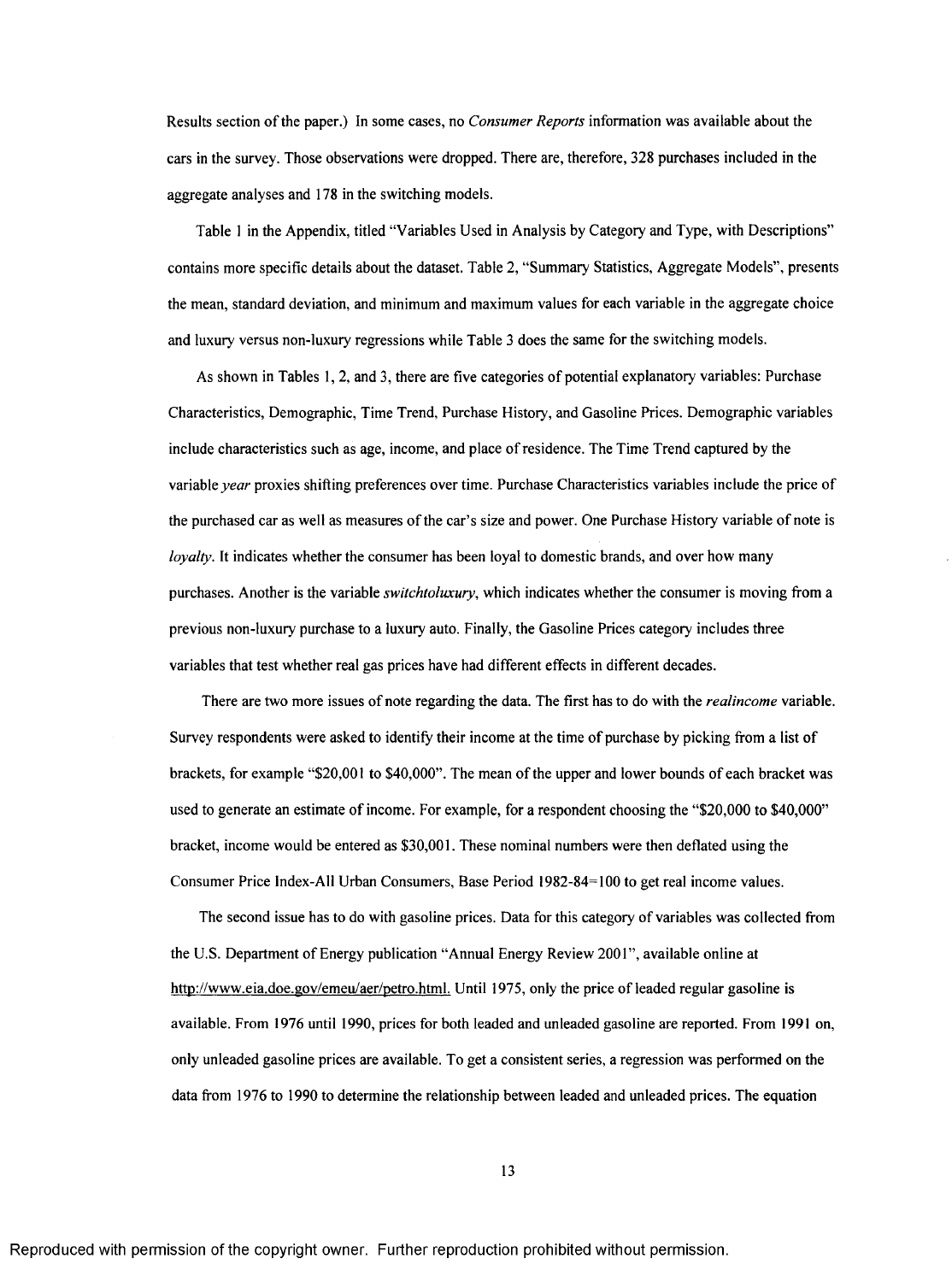estimated by standard OLS is as follows: unleaded= $-0.29 + 1.06*$ leaded. The regression, using 15 observations, has an  $R^2$  value of 99.4%. The variable *gasprice* indicates the price in real cents per gallon of regular unleaded gasoline, where the values before 1976 are estimates based on the price of regular leaded gasoline at the time. The variables *gas70s, gasSOs,* and *gas90s* are interaction variables of *gasprice* with the appropriate decade indicators.

Finally, I would like to emphasize that this paper focuses on brands, not on place of manufacture. 'Foreign' and 'domestic' refer to the nationality of the automobile brands, not to their import status or even the current location of their parent company. The analysis has a marketing focus.

Also, in order to better understand defections or switching behavior from domestic to foreign brands, the switching analyses look at individuals whose previous purchase was a domestic brand of automobile. The results from these switching analyses apply to an interesting but very specific sample of consumers. The aggregate analyses are more broadly applicable.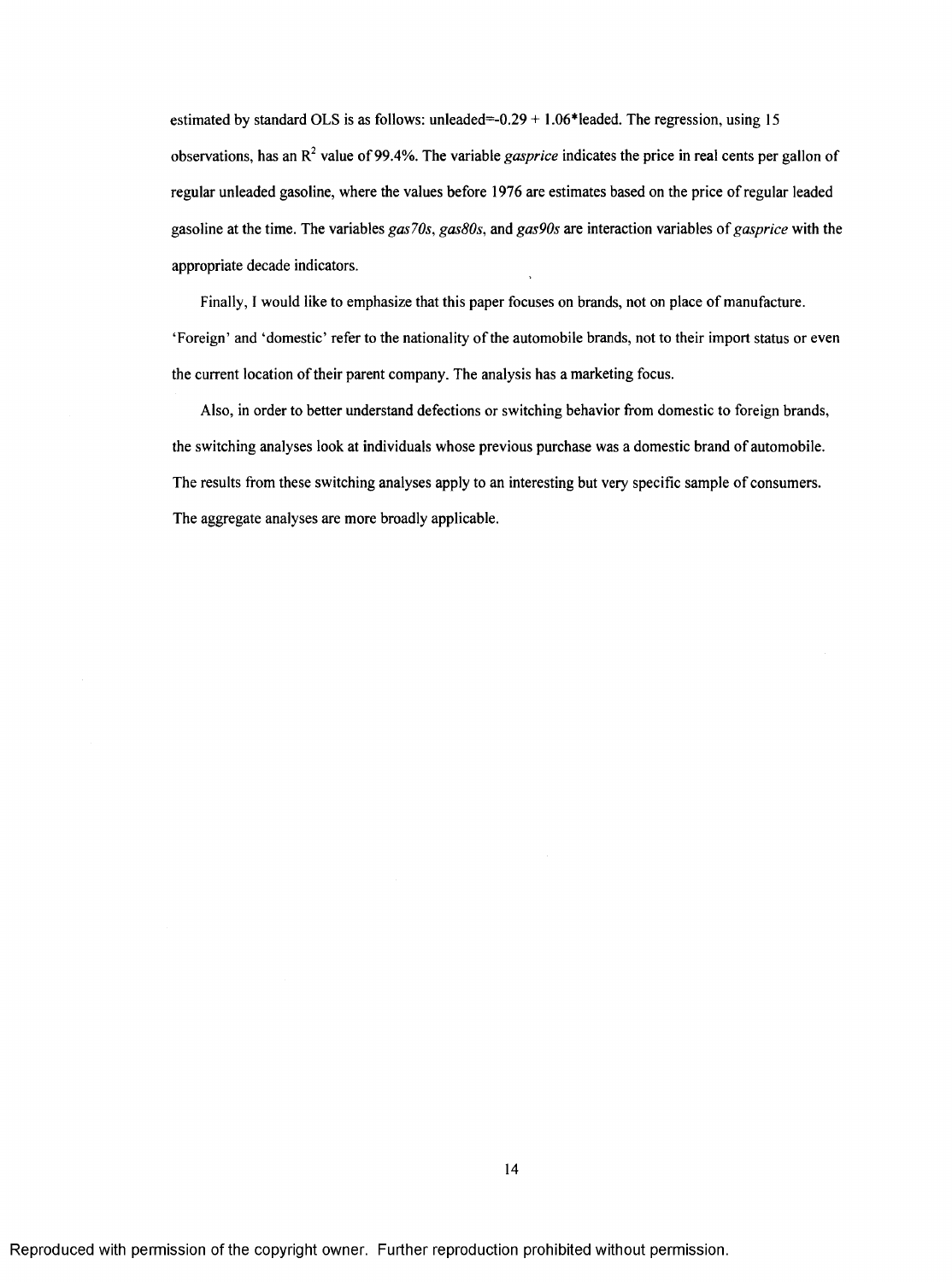#### CHAPTER 5

#### RESULTS

The goal of this study is to determine how consumers choose between domestic and foreign brands of automobiles. The first analysis below develops a general choice model using the full sample from the survey; this is also referred to as the aggregate model. The next analysis examines a sub-sample of automobile sales where the consumers' previous purchase was of a domestic brand. This "switching" analysis attempts to identify the factors that lead domestic buyers to switch to foreign brands. Finally, the last analysis tests whether there are differences in purchasing behavior by car class, specifically differences between luxury and non-luxury purchases.

#### Aggregate Model Results

Table 4-Column 1 presents the results of the aggregate model. The dependent variable is *usvforeign.* We see that the variables *previousforeign, realincome, realprice, loyalty, switchtoluxury, lengthxwidth,* and *gender* are statistically significant 90% confidence or better. The variables *year, hpweight, householdsize, gas70s, gasSOs, gas90s, age, married, ne, s,* and *mw* are statistically insignificant. Can we therefore omit some of these variables from the analysis? In other words, how confident are we that the coefficients on these variables equal zero? A likelihood ratio test determines the answer to these questions.

Table 4-Column 2 shows the results of a probit model that omits *hpweight, householdsize, gas70s, gasSOs, gas90, age, married, ne, s,* and *mw* from the analysis. *Year* is not omitted even though it was not statistically significant in the first model; we want to continue to test for a time trend. The results are similar to those from the previous model; all of the variables except *gender* are statistically significant. As shown in Table 5, a likelihood ratio test fails to reject the null hypothesis that the coefficients of all of the omitted variables are equal to zero. We can therefore focus our attention on the results from Table 4- Column 2.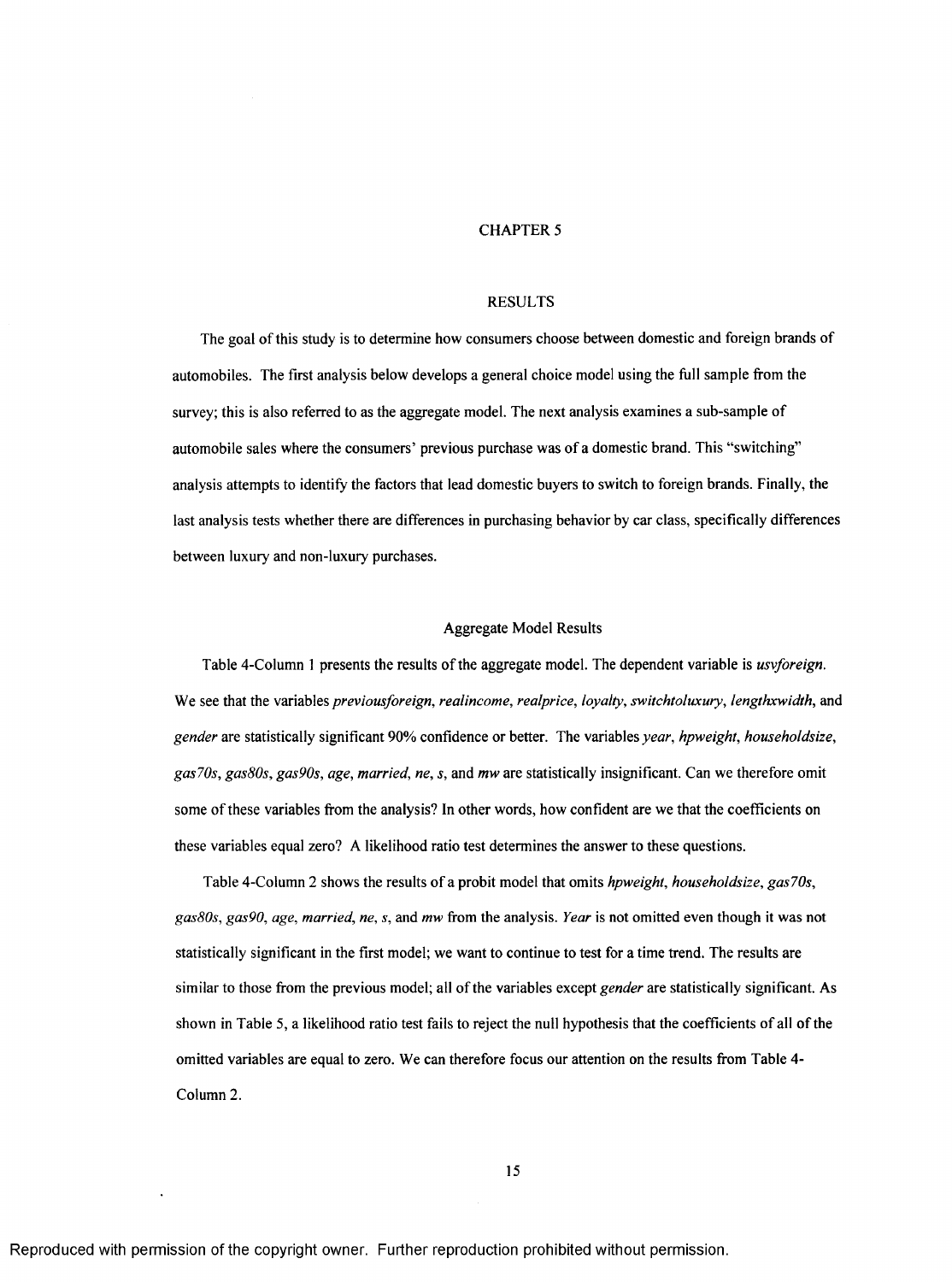These results, however, are somewhat hard to interpret as the coefficients do not reflect the marginal effect of each variable on the probability of switching to a foreign brand. STATA can simply transform these coefficients, using bootstrapping, into marginal effects form; the results from such a transformation are presented in Table 4-Column 3. The results are as follows. Not surprisingly, if the previous car purchased was a foreign brand, the probability that the consumer again chooses a foreign car increases by 0.26. Each \$1,000 increase in income increases the probability of purchasing a foreign brand car by 0.02. Each \$1,000 increase in price increases the probability of purchasing a foreign brand car by 0.04. Price therefore has a greater impact than income.

Each passing year increases the probability of choosing a foreign brand rather than a domestic by 0.03. A switch into the luxury segment increases the probability of choosing a foreign brand car by 0.22. Only the choice of a larger car increases the probability of choosing a domestic brand.

As mentioned earlier, the price and attribute data on the cars purchased was collected from *Consumer Reports* magazine. In some cases, survey respondents only provided the brand name but not the model of the car purchased (for example, "Lincoln" as opposed to "Lincoln Town Car"). In these cases, price and attribute information was entered in assuming the model was the cheapest model offered by that brand in that particular year. This may bias the price data downwards. Table 4-Column 4 presents the switching model applied only where such an assumption was not necessary, dropping entries with price estimates. The results are very similar to those in Table 4-Column 2. The only major impact is that the *switchtoluxury* variable is no longer statistically significant. Based on these results, we can be cautiously optimistic that the price estimates are not unduly disrupting the analysis.

#### Switching Model Results

As mentioned above, the results from the switching model should be similar to those from the aggregate models above, and they mostly are. The switching model evaluates a conditional probability the probability that the choice will be a foreign brand given that the previous purchase was domestic. It is in essence a sub-sample of the aggregate model.

It is not, however, directly a nest of the aggregate model. The variable *previousforeign* cannot be used in the switching analysis— its value would always equal zero. However, a new variable *loyalty* is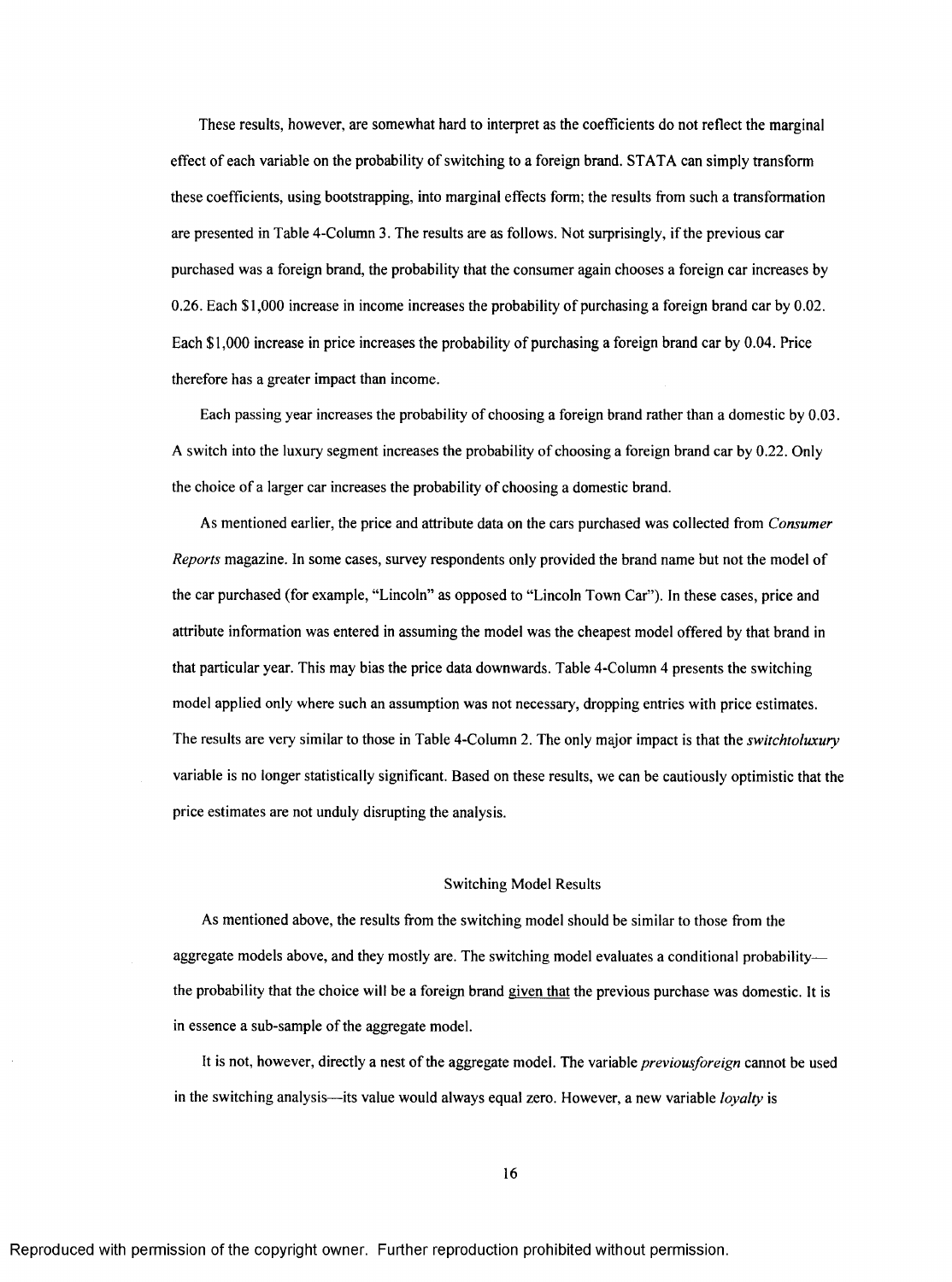introduced. *Loyalty* measures how many domestic brands the consumer has bought in a row, including the current purchase. In the aggregate analysis, *loyalty* would be closely correlated with *previousforeign* and cause problems in estimation. For these *reasons, previousforeign* is included in the aggregate analysis while *loyalty* is included in the switching analysis.

The results of the initial switching probit model are presented in Table 6-Column 1. The dependent variable is *toforeign.* We see that the variables *realincome, realprice, year, switchtoluxury, lengthxwidth, hp/weight,* and *householdsize* are significant. The variables *loyalty, gas70s, gas80s, gas90s, age, gender, marital, ne, s, and mw* are statistically insignificant. Again, we turn to a likelihood ratio test to test a simpler form of the model.

To apply the test, we run a new model that omits *age, gender, marital, ne, s,* and *mw* from the analysis. *Loyalty* remains because it is one of the key variables of interest. The gasoline price variables are also kept; anecdotal evidence would suggest that the gas crisis in the 1970s caused some consumers to switch to gasoline-efficient imports. Table 6-Column 2 shows the results of this model. The likelihood ratio test presented in Table 7 evaluates the restriction that the coefficients for *age, gender, marital, ne, s,* and *mw* are all equal to zero. The test probability is 79%; we therefore fail to reject the null hypothesis. These demographic variables do not have a statistically significant impact on the probability of switching. The rest of the analysis will therefore build on the results presented in Table 6-Column 2, with the restrictions in effect.

Table 6-Column 3 presents the marginal effects coefficients generated from the model in Column 2. Key findings are as follows. The existence of a time trend is confirmed. Each additional year increases the probability of switching from domestic to foreign by almost 0.01. If the purchase represents a switch into the luxury segment, the probability increases by almost 0.03. Also, buyers choosing a bigger car are less likely to switch. In a perhaps related finding, each additional member of the household has a -0.013 impact on the probability of switching (in other words, larger families are more likely to stay domestic). Buyers choosing an auto with a high horsepower to weight ratio are also less likely to switch.

Each \$1,000 increase in income increases the probability of switching by 0.0004. Each \$1,000 increase in the price of the car increases the probability of switching to a foreign brand by 0.004. Again, price has a greater impact than income. Gas prices, on the other hand, are not statistically significant here. This result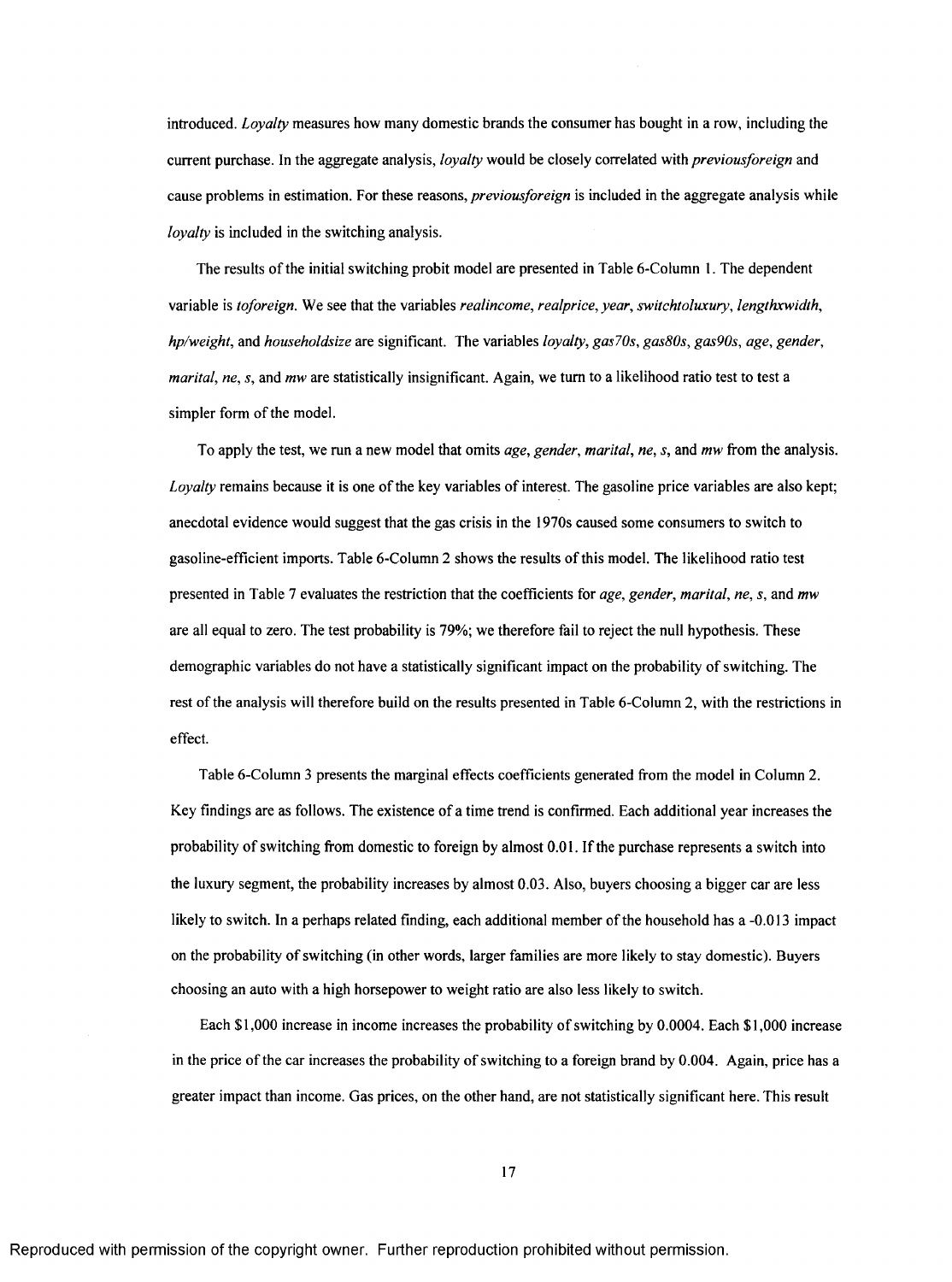does not appear to be caused by multicollinearity problems. Note that the demographic variables *age, gender,* and *marital* were eliminated based on the likelihood ratio test results, and are also not statistically significant. This is also the case for the region indicators, *ne, s,* and *mw.* Most surprisingly, the *loyalty* variable does not have a statistically significant impact on the probability of switching. Note that *loyalty* reflects the number of purchases over which the consumer has been loyal to domestics. This finding suggests that a history of loyalty to domestic brands does not influence the decision to stay domestic or defect.

One potential explanation for this is that a pattern of loyalty is less a reflection of habit persistence or structural state dependence than it is a product of economic factors and preferences for particular vehicle attributes. A previous version of this study that did not yet include price, income or car characteristic information did find *loyalty* to be strongly significant. In fact, if we omit the *realincome, realprice, lengthxwidth,* and *hp/weight* variables here, loyalty does again become strongly significant. The results from this regression are presented in Table 6-Column 4. A statistically significant result for *loyalty* supports an argument for strong habit persistence or structural state dependence. With the inclusion of *realincome, realprice, lengthxwidth,* and *hp/weight* as in columns I and 2, *loyalty* is no longer statistically significant. The statistical significance of *loyalty* in Table 6-Column 4, therefore, seems to be caused by misspecification in the model.

Note that the regressions in Columns 1 and 2 are clearly superior to the model presented in Column 4. From a theoretical economics perspective, it is critical to include the price and income variables. As we would expect, explanatory power, as reflected by the Pseudo-R-squared statistics, increases dramatically with the inclusion of the economic and attribute variables. The point therefore is not to suggest equivalence between the different models. The interesting finding is that behaviors the automotive industry is inclined to attribute to habit persistence may in fact be a product of economic factors and specific consumer needs.

It is also interesting to note more specifically the differences in the Pseudo-R-squared statistics. The Pseudo-R-squared statistic reflects the percentage of variation in the dependent variable that is explained by the explanatory variables. The model that does not include price and income data or the car's characteristics only explains 29% of the variation in the probability of switching from domestic to foreign brands. When *realprice, realincome, lengthxwidth,* and *hp/weight* are included, that percentage increases to 74%. Not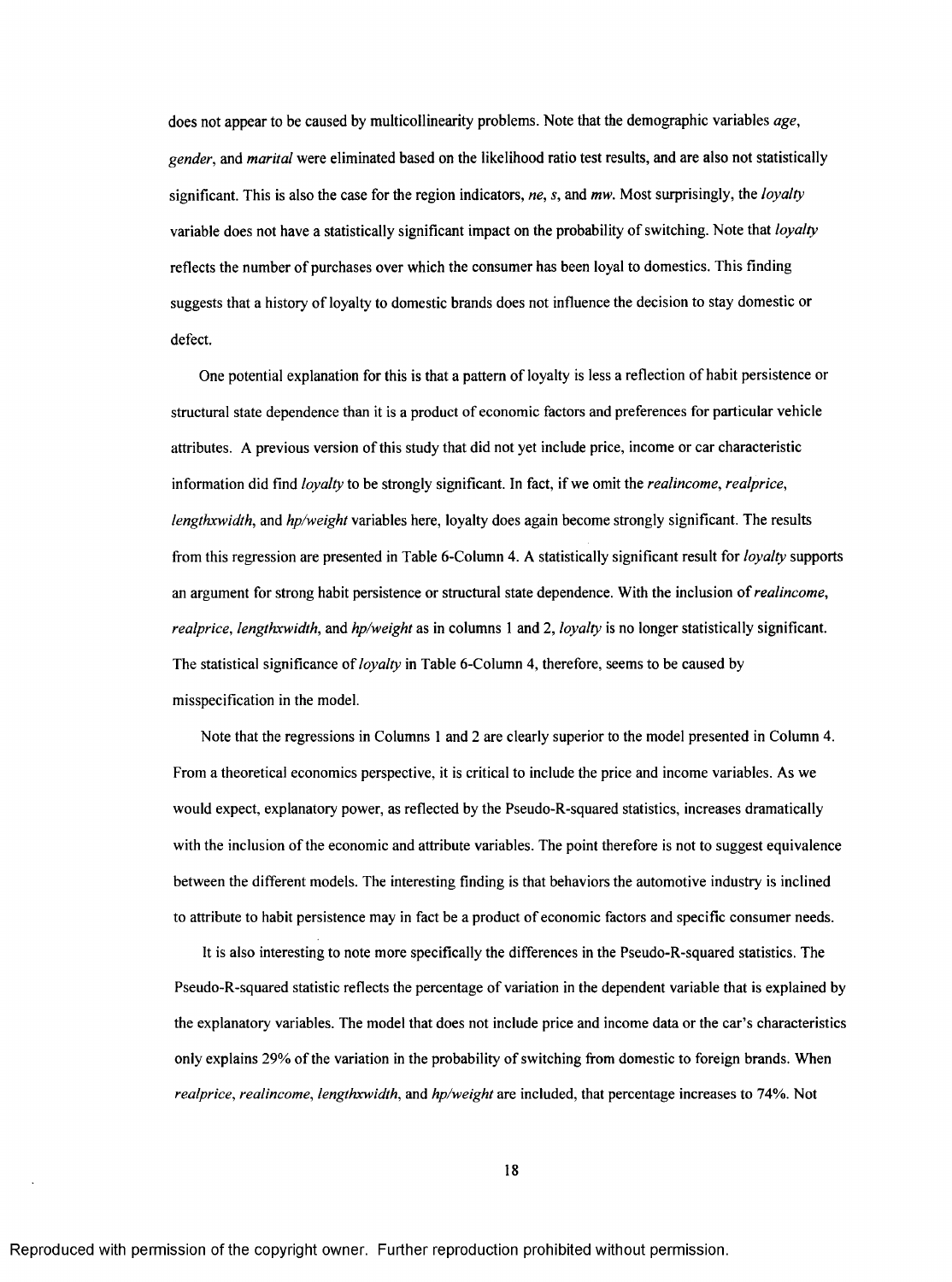only is that a dramatic improvement, the 74% figure is quite good for discrete choice model with a dataset this size.

Finally, again we test whether price estimates have disrupted the results of these models. Table 6- Column 5 presents the switching model applied only where price estimates were not necessary, dropping the entries with price estimates. There are two key discrepancies between these results and those from the previous discussion. First, *switchtoluxury* is no longer statistically significant here. Second, *gasJOs* is statistically significant, suggesting that rising gas prices did increase the probability of switching to foreign brands during the 1970s.

#### Luxury versus Non-Luxury Segment Results

The final question here is whether there are differences in purchasing behavior in the luxury versus the non-luxury segments. First, we perform a likelihood ratio test to determine whether in our sample parameters are the same for the luxury and non-luxury subpopulations. See Table 8 for the results from this test. First, we return to our aggregate model from Table 4-Column 1 and run a version of it including only the luxury purchase sub-sample; we call the log likelihood statistic from this model LLlux. We then run a model including only the non-luxury sub-sample and call the log likelihood statistic from this model LLnonlux. The log likelihood for the unrestricted model (LLunrest) is equal to LLlux  $+$  LLnonlux. The restricted model is the original aggregate or general model presented in Table 4-Column 1. This likelihood ratio test strongly rejects the null hypothesis that the parameters are the same for the two subpopulations.

This result suggests that we should run separate models for the luxury and non-luxury populations. The results of the luxury segment model are presented in Table 9-Column 1. First note the extraordinarily high Pseudo-R-squared value, 0.89. This suggests that the model is able to account for most of the variation in the probability of purchasing domestic versus foreign brand cars in the luxury segment. By comparison, the Pseudo-R-squared value in Table 4-Column 1, the first aggregate model regression, is 0.65. We can therefore see that the explanatory variables in this study are much better able to explain domestic versus foreign brand choice in the luxury auto segment than they are in the auto market as a whole.

Still, the results for the luxury segment are generally similar to those from the models above, just have more explanatory power. The variables *previousforeign, realincome, realprice,* and *lenghtxwidth* are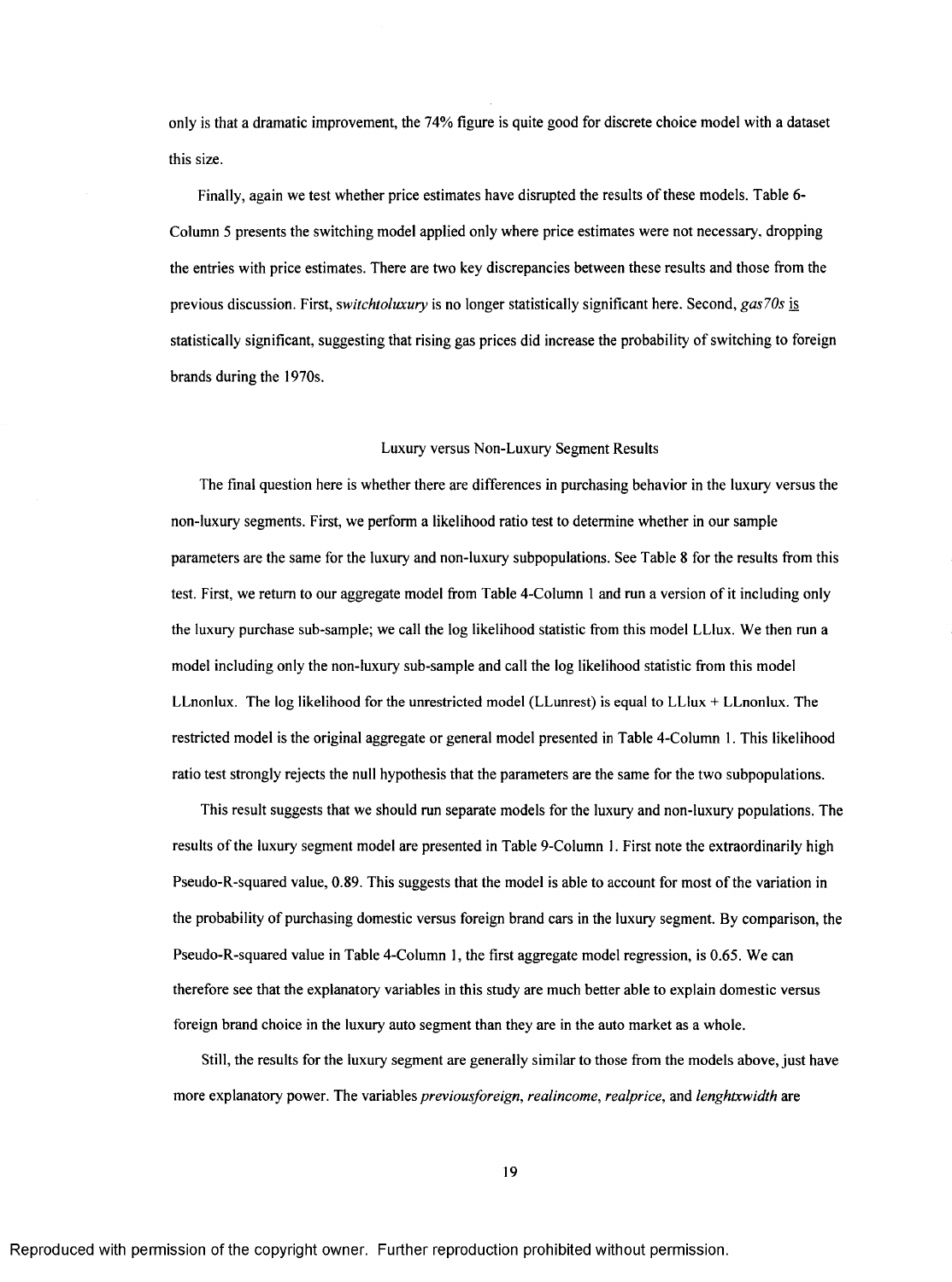statistically significant, and the coefficients have the same signs as above. Note that the *gas70s* variable drops out because this sample does not include any luxury cars bought in the 1970s.

While the luxury segment model has a very high Pseudo-R-squared value, the non-luxury segment model performs relatively poorly. See Table 9-Column 2. The Pseudo-R-squared value is just 0.38, the lowest in the study. Furthermore, the only explanatory variables that are statistically significant are *lengthxwidth* and *gender.* Multicollinearity does not appear to be the culprit, as there are no unusually high correlations between the explanatory variables. The problem may in part be the size of the sample; there are only 93 observations. What is clear is that while this set of explanatory variables does a fantastic job of predicting foreign versus domestic brand choice in the luxury segment, preferences are much harder to explain in the non-luxury auto market. Unfortunately, there is no way to determine whether this pattern holds in the switching analysis as well—the dataset is not large enough to run separate models for luxury and non-luxury purchases in the switching sub-sample.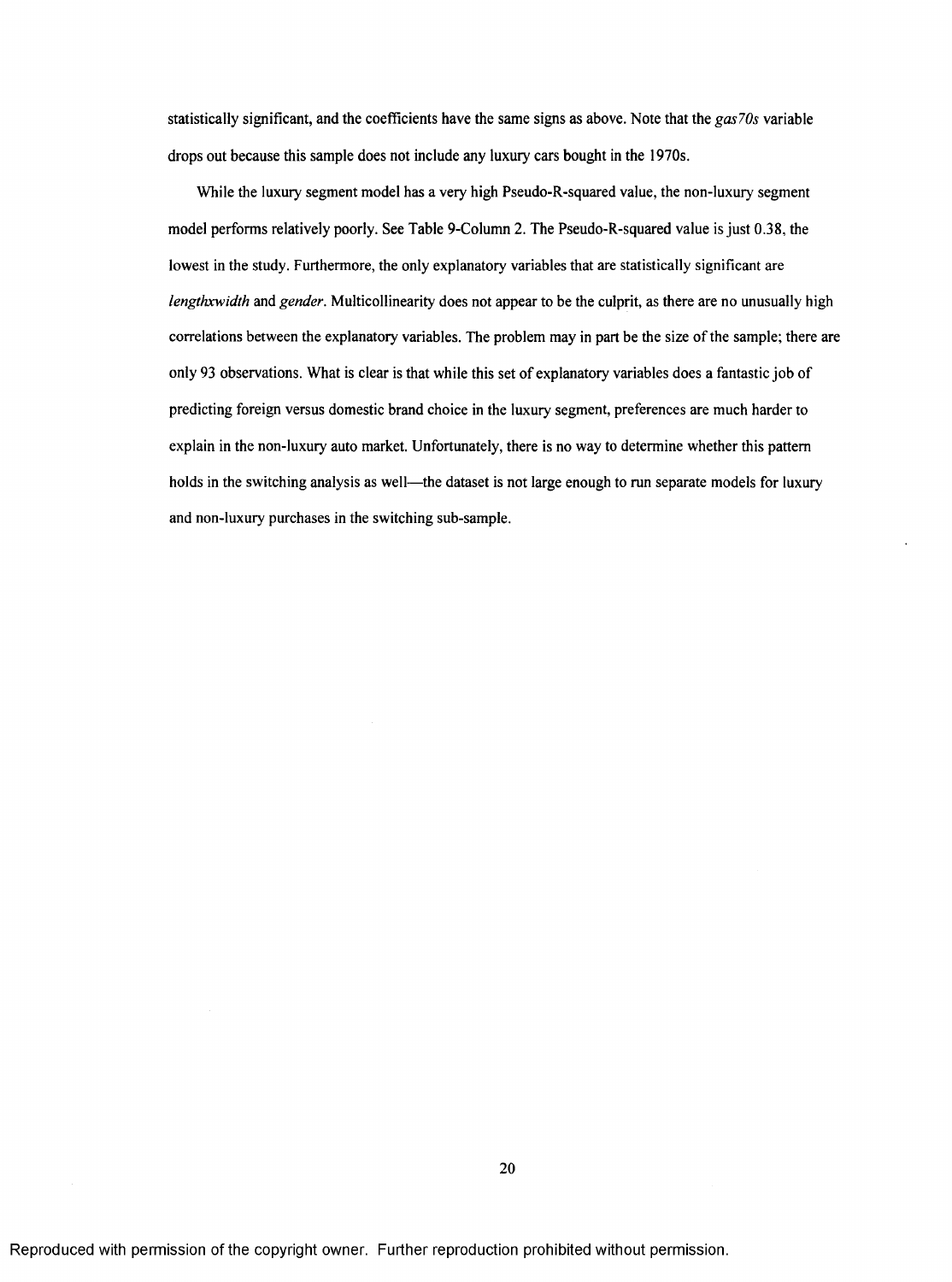#### CHAPTER 6

#### **CONCLUSION**

This paper is unique in a number of ways. First, it includes dynamic variables whereas previously published models of automobile demand generally have not done so. Habit formation, state dependence, and heterogeneity are time-related factors that have been shown in other studies to be critical in consumers' purchasing decisions with regard to consumer packaged goods like yogurt. We might expect these factors to be even more important in the purchase of durable goods such as automobiles, given their higher cost and longer lifespan. Data to test this hypothesis has, however, has not usually been available.

Although it doesn't differentiate between habit formation, state dependence, and heterogeneity, this paper is able to test whether purchase history is statistically significant in the automobile market. It finds that purchase behavior in this segment is not zero order—purchase history does matter. For example, a buyer may be more likely to buy a foreign brand if the purchase represents a step up into the luxury automobile segment.

While income is important, surprisingly the study finds that demographic factors such as age and region do not have a statistically significant impact on the probability of choosing a foreign brand. This contradicts results cited by Kenneth Train in his comprehensive review of automobile demand literature. The dynamic variables may be partly responsible for this difference. This study does find a time trend consumers are more likely to buy foreign brands rather than domestic brands today than they were in the past. Furthermore, there is only mixed evidence that fluctuations in gas prices have ever had a significant impact on the probability of switching or generally of choosing domestic versus foreign brands.

This paper is also unique in its examination of various subpopulations. It finds that there may be substantial differences in the luxury versus non-luxury segments. The variables available here do a much better job of explaining preferences in the luxury segment and, in fact, do a very poor job of explaining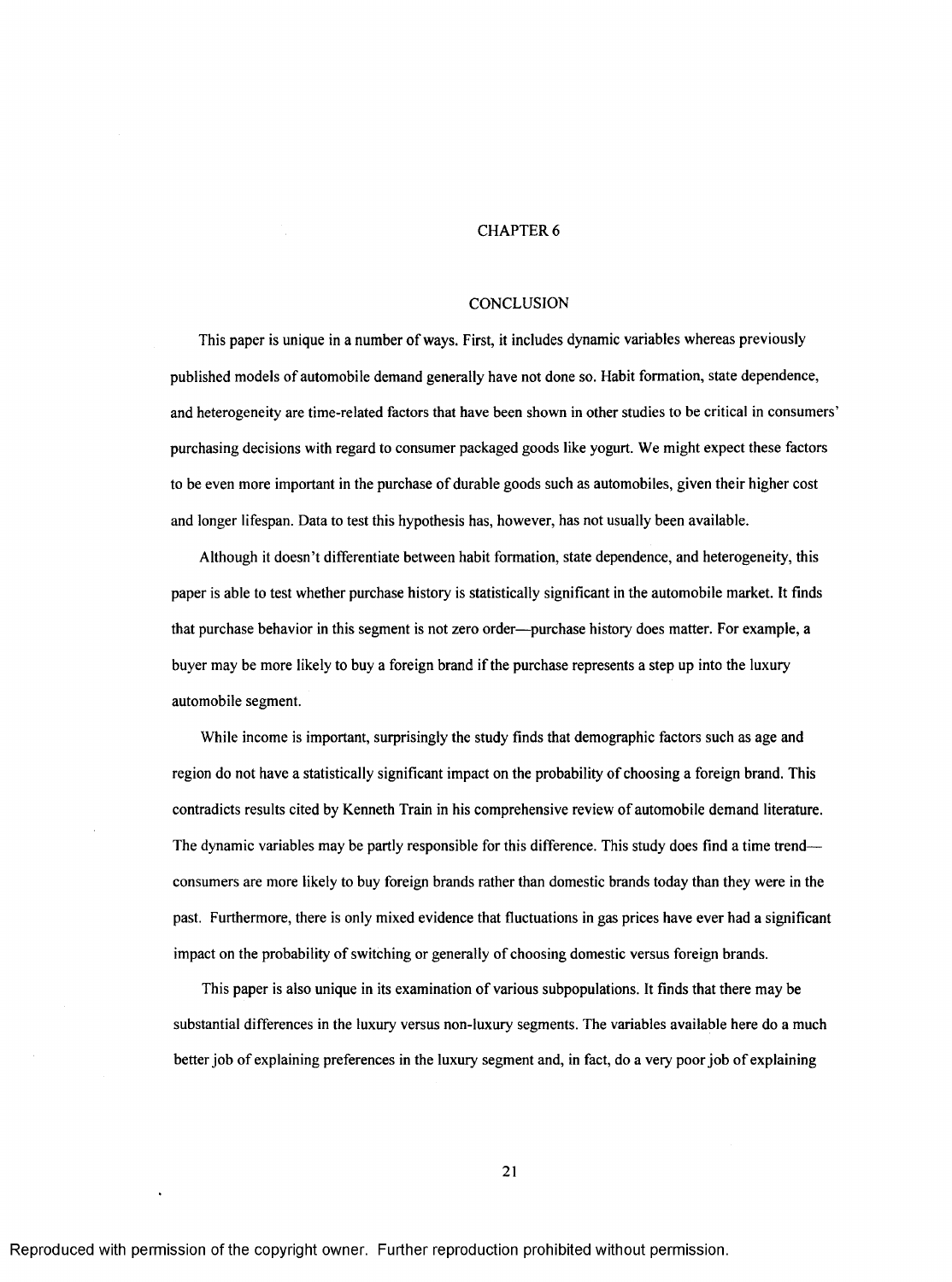behavior in the non-luxury market. It may therefore be problematic to group these two segments together when performing analyses, as has often been done.

Furthermore, the study asks specifically about switching behavior from domestic to foreign brands of automobiles. It is therefore able to test whether there is such a thing as "domestic loyalty". The key finding in the paper is that there may be no such thing as loyalty to domestic brands. The study finds evidence that behavior that has been attributed to loyalty (some combination of habit persistence and structural state dependence) may in fact be a reflection of economic factors such as price and income and car characteristics such as size and power.

The key asset in this study is the unique data set, which includes both demographic and purchase history information from the automobile market. This presents a special opportunity to evaluate a more complete model of consumer preferences. Unfortunately, the study is also limited by the size of the data set. More observations would most probably improve the results for the non-luxury segment. A larger data set would also make it possible to apply more advanced methods to estimate habit persistence, structural state dependence, and unobserved heterogeneity. Despite this size limitation, this project has yielded interesting results—especially with regards to the importance, or lack thereof, of "loyalty" to domestic brands in the automobile market.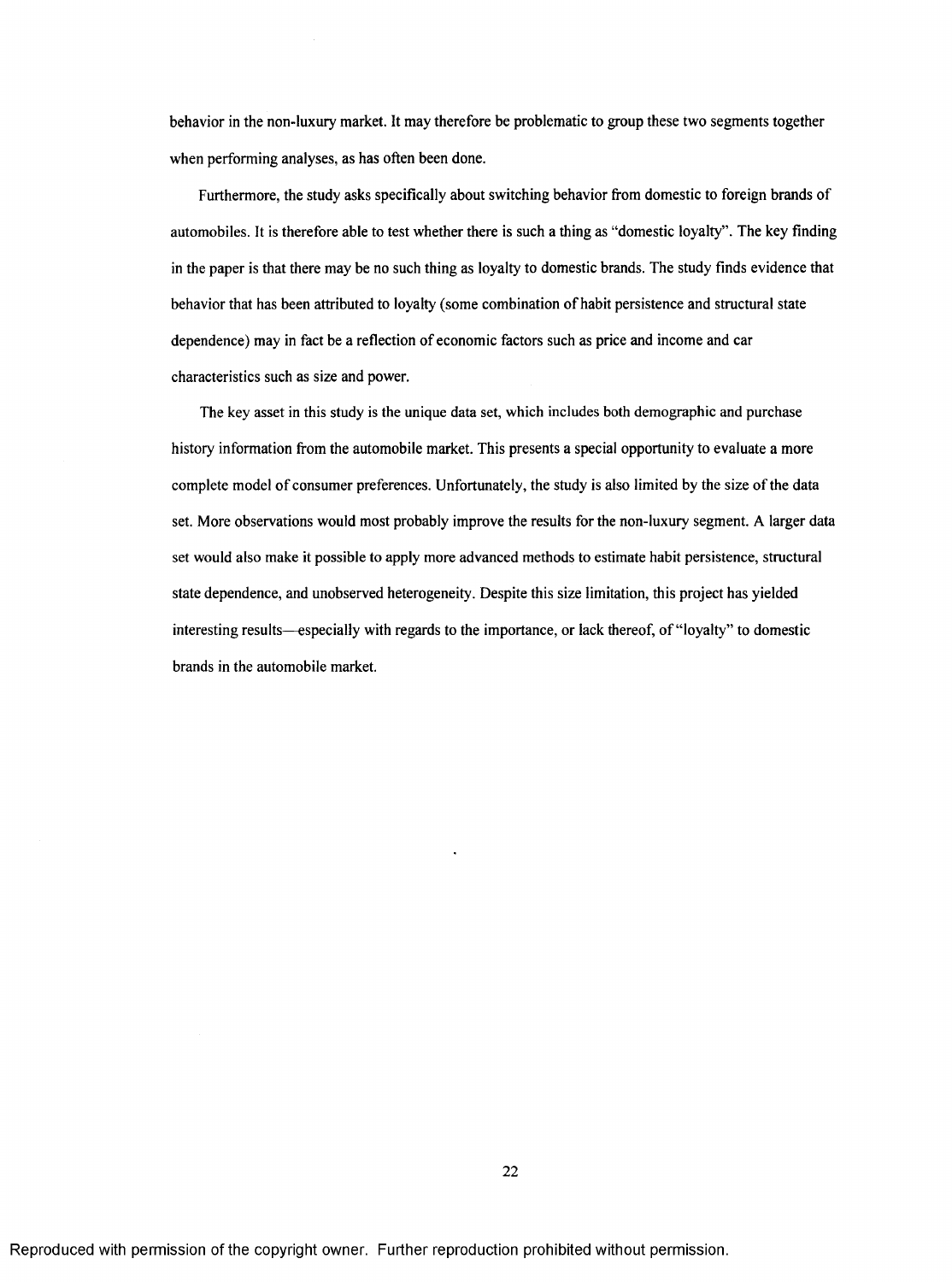## APPENDIX

Table 1: Variables Used in Analyses by Category and Type, with Descriptions

 $\bar{\beta}$ 

| Category          | Variable          | Binary?          | Desription                                     |
|-------------------|-------------------|------------------|------------------------------------------------|
| Dependent         | Toforeign         | Yes              | 0: Stays with domestic brand                   |
| Variables         |                   |                  | 1: Switches to foreign brand                   |
|                   | <b>Usvforeign</b> | Yer              | 0: Domestic brand                              |
|                   |                   |                  | 1: Foreign brand                               |
| Purchase          | Realprice         |                  | Real price of the car                          |
| Characteristics   |                   |                  | (nominal value from Consumer Reports)          |
|                   | Lengthxwidth      |                  | Length of the car x the width                  |
|                   |                   |                  | (from Consumer reports, in inches)             |
|                   | Hp/weight         |                  | Horsepower / weight (from Consumer Reports)    |
| Demographic       | Age               |                  |                                                |
|                   | Gender            | Yes              | 0: Male; 1: Female                             |
|                   | Married           | Yes              | 0: Not Married; 1: Married                     |
|                   | Hshldsize         |                  | Number of people in the household              |
|                   | Realincome        |                  | Real Income                                    |
|                   |                   |                  | (from midpoint of survey category indicated)   |
|                   | <b>NE</b>         | Yes              | Northeast Region                               |
|                   | S                 | Yes              | South Region                                   |
|                   | $\overline{MW}$   | Yes              | <b>Midwest Region</b>                          |
| <b>Time Trend</b> | Year              |                  |                                                |
| Purchase          | Switchtoluxury    | Yes              | 1 if switch from non-luxury to luxury          |
| History           |                   |                  |                                                |
|                   | Plux              | $\overline{Yes}$ | 0: Current car (before purchase) is not luxury |
|                   |                   |                  | 1: Current car (before purchase) is luxury     |
|                   | Loyalty           |                  | Length of purchase stream showing loyalty to   |
|                   |                   |                  | domestic brands: neverforeign*carnumber        |
| Gasoline          | Gas70s            |                  | $\overline{0}$ if not in 1970s                 |
| Prices            |                   |                  | real gas price if in 1970s                     |
|                   | Gas80s            |                  | $0$ if not in 1980s                            |
|                   |                   |                  | real gas price if in 1980s                     |
|                   | Gas90s            |                  | $0$ if not in 1990s                            |
|                   |                   |                  | real gas price if in 1990s                     |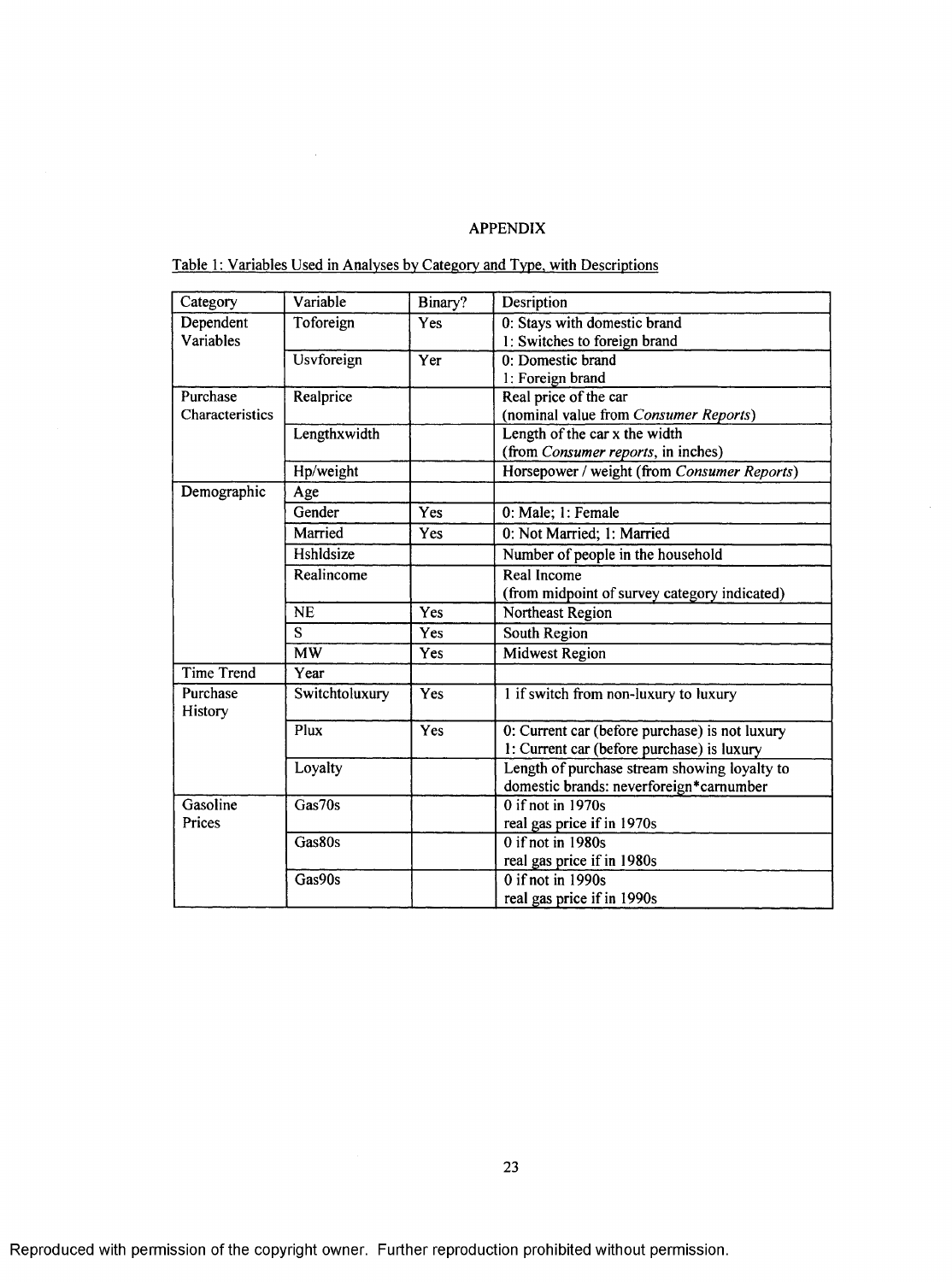Table 2: Summary Statistics. Aggregate models

| Category               | Variable           | Mean     | Std.    | <b>Minimum</b> | Maximum |
|------------------------|--------------------|----------|---------|----------------|---------|
|                        |                    |          | Dev.    |                |         |
| Dependent              | Usvforeign         | 0.48     | 0.50    | 0.0            | 1.0     |
| Variable               |                    |          |         |                |         |
| Purchase               | Realprice (1000s)  | 18.46    | 7.29    | 1.9            | 40.5    |
| Characteristics        | Lengthxwidth       | 13879.02 | 1944.17 | 9982           | 18640   |
|                        | Hp/weight          | 0.05     | 0.01    | 0.02           | 0.09    |
| Demographic            | Age                | 47.74    | 13.90   | 19.0           | 85.0    |
|                        | Gender             | 0.36     | 0.48    | 0.0            | 1.0     |
|                        | Married            | 0.79     | 0.40    | 0.0            | 1.0     |
|                        | Hshldsize          | 2.56     | 1.17    | 1.0            | 6.0     |
|                        | Realincome (1000s) | 72.33    | 43.75   | 6.6            | 224.5   |
|                        | NE                 | 0.39     | 0.49    | 0.0            | 1.0     |
|                        | S                  | 0.20     | 0.40    | 0.0            | 1.0     |
|                        | <b>MW</b>          | 0.32     | 0.47    | 0.0            | 1.0     |
| <b>Time Trend</b>      | Year               | 1990     | 5.31    | 1977           | 1997    |
| Purchase               | Switchtoluxury     | 0.31     | 0.46    | 0.0            | 1.0     |
| History                | Previousluxury     | 0.50     | 0.50    | $\mathbf 0$    |         |
|                        | Loyalty            | 1.95     | 2.58    | 0.0            | 12.0    |
| <b>Gasoline Prices</b> | Gas70s             | 6.08     | 30.15   | 0.0            | 172.8   |
|                        | Gas80s             | 48.92    | 74.37   | 0.0            | 220.9   |
|                        | Gas90s             | 78.10    | 58.80   | 0.0            | 134.6   |

Number of Observations: 328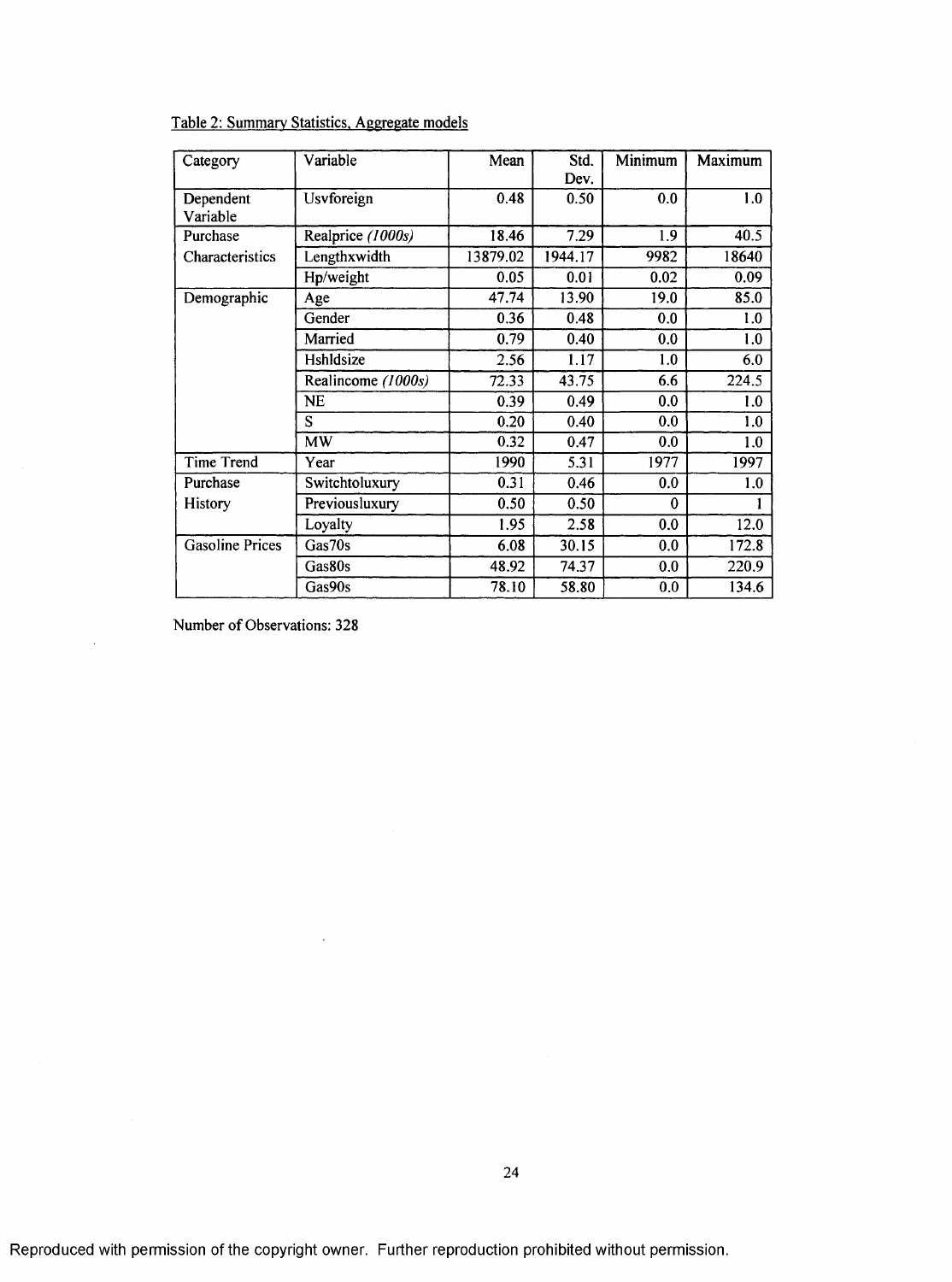Table 3: Summary Statistics, Switching models

| Category               | Variable           | Mean     | Std. Dev. | Minimum | Maximum |
|------------------------|--------------------|----------|-----------|---------|---------|
| Dependent              | Toforeign          | 0.29     | 0.45      | 0.0     | 1.0     |
| Variable               |                    |          |           |         |         |
| Purchase               | Realprice (1000s)  | 18.64    | 6.66      | 4.9     | 35.1    |
| Characteristics        | Lengthxwidth       | 14454.45 | 1986.82   | 9982    | 18640   |
|                        | Hp/weight          | 0.05     | 0.01      | 0.02    | 0.09    |
| Demographic            | Age                | 51       | 14.07     | 20.0    | 79.0    |
|                        | Gender             | 0.13     | 0.34      | 0.0     | 1.0     |
|                        | Married            | 0.75     | 0.44      | 0.0     | 1.0     |
|                        | Hshldsize          | 2.45     | 1.19      | 1.0     | 6.0     |
|                        | Realincome (1000s) | 63.21    | 40.80     | 8.1     | 224.5   |
|                        | <b>NE</b>          | 0.38     | 0.49      | 0.0     | 1.0     |
|                        | Ŝ                  | 0.13     | 0.34      | 0.0     | 1.0     |
|                        | MW                 | 0.41     | 0.49      | 0.0     | 1.0     |
| Time Trend             | Year               | 1989     | 5.39      | 1977    | 1997    |
| Purchase               | Switchtoluxury     | 0.36     | 0.48      | 0.0     | 1.0     |
| History                | Loyalty            | 3.33     | 2.63      | 0.0     | 12.0    |
| <b>Gasoline Prices</b> | Gas70s             | 8.01     | 35.07     | 0.0     | 172.8   |
|                        | Gas80s             | 61.03    | 79.01     | 0.0     | 220.9   |
|                        | Gas90s             | 67.57    | 61.07     | 0.0     | 134.6   |

Number of Observations: 178

 $\hat{\boldsymbol{\beta}}$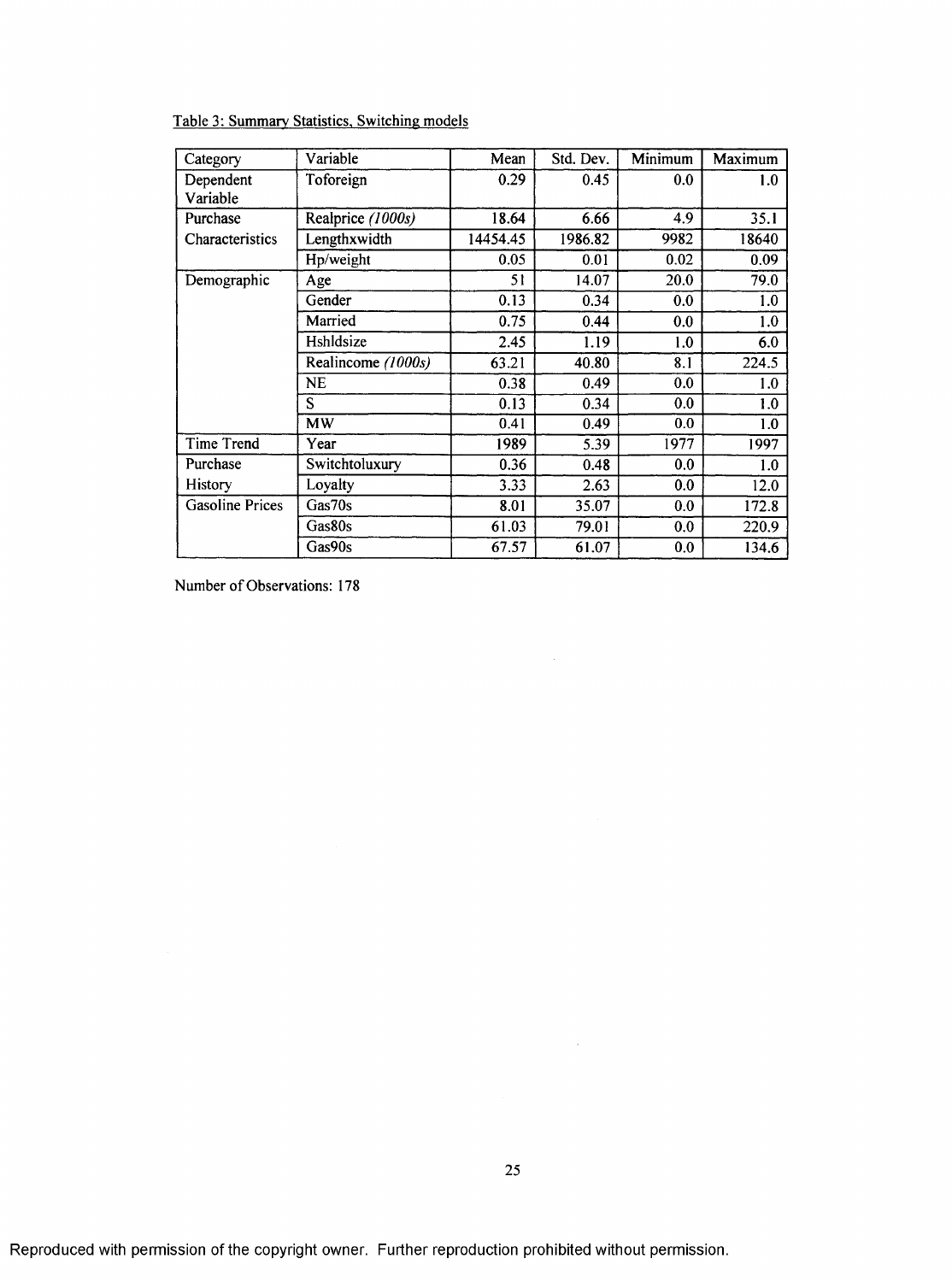|                              |                        | $\overline{2}$          | $\overline{3}$       | 4                            |
|------------------------------|------------------------|-------------------------|----------------------|------------------------------|
| Variable                     | Aggregate <sup>a</sup> | Aggregate,              | Marginal             | No Price                     |
|                              |                        | Restricted <sup>a</sup> | Effects <sup>b</sup> | <b>Estimates<sup>a</sup></b> |
| Previousforeign              | 0.91(3.4)              | 0.81<br>(3.2)           | 0.26                 | 0.88(2.5)                    |
| Realincome                   | 0.01(3.3)              | 0.07<br>(2.6)           | 0.02                 | 0.06(1.7)                    |
| Realprice                    | 0.13(5.3)              | 0.12<br>(5.4)           | 0.04                 | 0.15(4.4)                    |
| Year                         | 0.09(1.3)              | 0.08<br>(2.9)           | 0.03                 | 0.12(3.5)                    |
| Switchtoluxury               | 0.68(2.4)              | 0.63(2.3)               | 0.22                 | 0.20(0.4)                    |
| Lengthxwidth                 | $-0.001(-8.3)$         | $-0.001(-8.5)$          | $-0.36$              | $-0.001(-7.2)$               |
| Hp/weight                    | $-11.88(-0.9)$         |                         |                      |                              |
| Householdsize                | $-0.19(-1.4)$          |                         |                      |                              |
| Gas70s                       | 0.005(0.4)             |                         |                      |                              |
| Gas80s                       | $-0.001(-0.2)$         |                         |                      |                              |
| Gas90s                       | $-0.0004(-0.6)$        |                         |                      |                              |
| Age                          | 0.01(1.1)              |                         |                      |                              |
| Gender                       | 0.41(1.7)              | 0.32(1.4)               | 0.11                 | 0.23(0.8)                    |
| Married                      | $-0.18(-0.5)$          |                         |                      |                              |
| $\overline{\text{NE}^c}$     | 0.01(0.1)              |                         |                      |                              |
| $\overline{S^c}$             | $-0.03(-0.1)$          |                         |                      |                              |
| $\overline{M}\overline{W^c}$ | $-0.26(-0.6)$          |                         |                      |                              |
| Constant term                | $-158.25(-1.2)$        | $-137.87(-2.7)$         |                      | $-225.58(-3.4)$              |
|                              |                        |                         |                      |                              |
| Log Likelihood               | $-79.91$               | $-85.04$                |                      | $-53.59$                     |
| $Pseudo-R^2$                 | 0.65                   | 0.63                    |                      | 0.69                         |
| Sample size                  | 328                    | 328                     | 328                  | 254                          |

Table 4: Aggregate Models - Probit. Dependent Variable Usvforeign

Notes:

a: Coefficient (Z-statistic) [Bold font indicates statistically significant at 90% confidence)

b: Coefficient only (refer to Z statistics from Switching, Restricted)

c: Regional coefficients are relative to the West.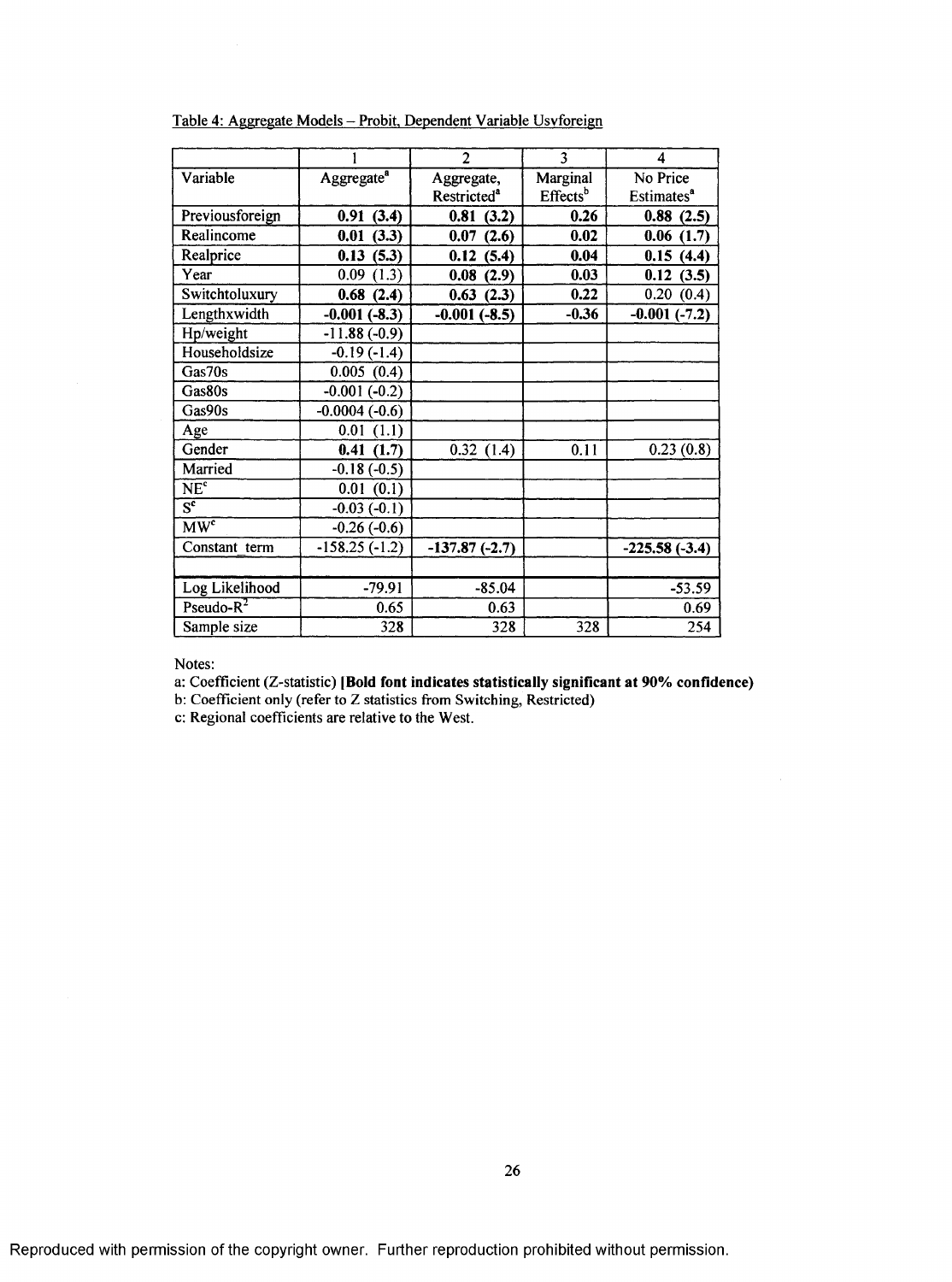Table 5: Likelihood Ratio Test Results. Aggregate Models

| Model                      | Omitted<br>Variables                                                                        | Log<br>Likelihood | Number of<br><b>Restrictions</b> | Probability <sup>a</sup> | Conclusion <sup>b</sup> |
|----------------------------|---------------------------------------------------------------------------------------------|-------------------|----------------------------------|--------------------------|-------------------------|
| Unrestricted<br>(Column 1) |                                                                                             | $-79.91$          |                                  |                          |                         |
| Restricted<br>(Column 2)   | age,<br>married,<br>ne, s, mw,<br>gas70s, gas80s,<br>gas90s,<br>hp/weight,<br>householdsize | $-85.04$          | 10                               | 0.51                     | Fail to<br>Reject       |

Notes:

 $\bar{\psi}$ 

 $\ddot{\phantom{1}}$ 

a: Probability refers to the probability that the critical value exceeds the test statistic.

b: Conclusion refers to Null Hypothesis that the coefficients of all of the omitted variables are equal to zero.

 $\hat{\boldsymbol{\beta}}$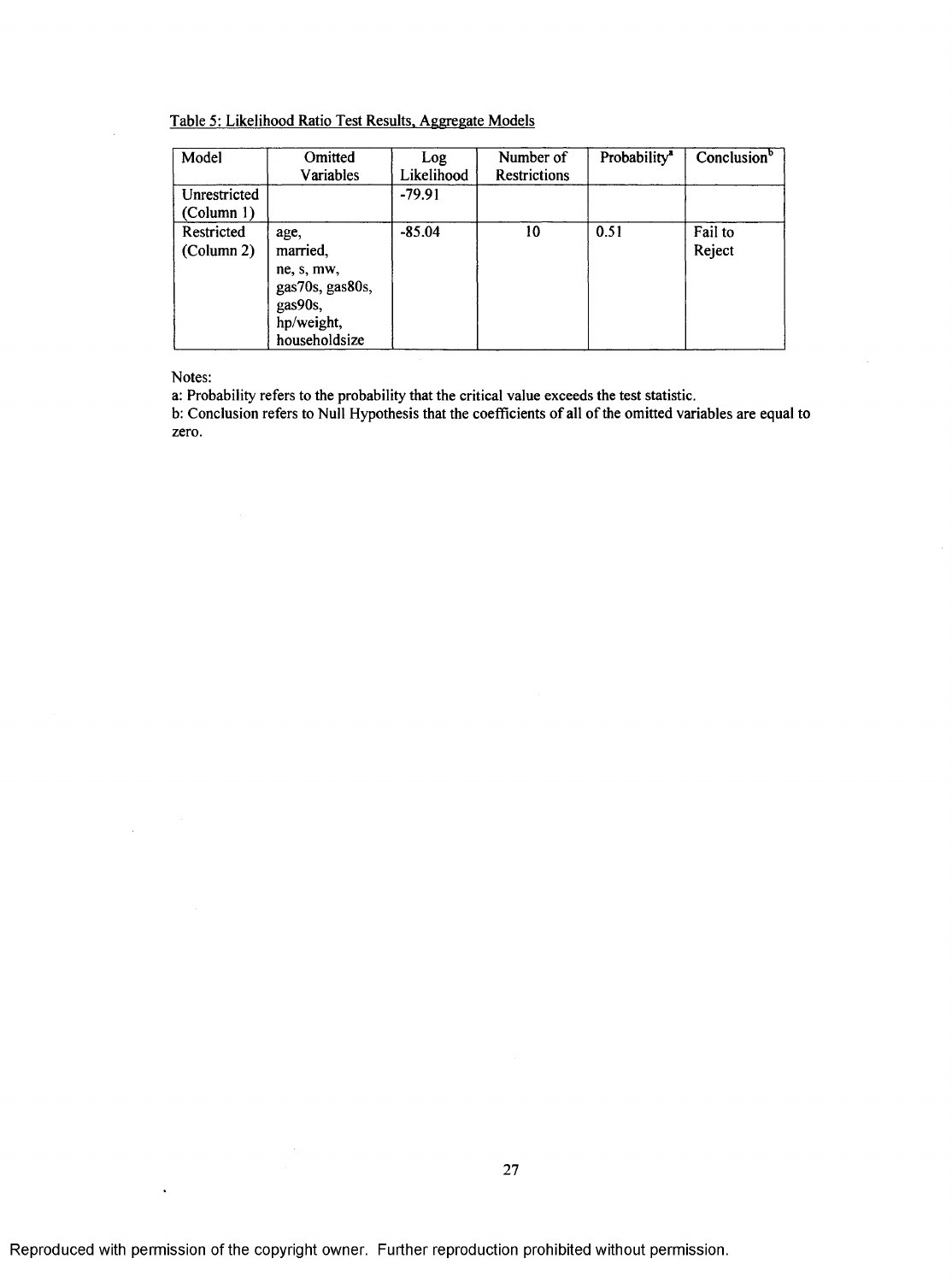|                               |                        | $\overline{2}$          | 3                     | 4                        | 5                          |
|-------------------------------|------------------------|-------------------------|-----------------------|--------------------------|----------------------------|
| Variable                      | Switching <sup>a</sup> | Switching,              | Marginal              | Test, Habit              | No Price                   |
|                               |                        | Restricted <sup>a</sup> | Effects <sup>b</sup>  | Persistence <sup>a</sup> | Estimates <sup>a</sup>     |
| Realincome                    | 0.02(3.3)              | 0.02(3.3)               | 0.0004                |                          | $2.4 \times 10^{-5}$ (3.1) |
| Realprice                     | 0.23(3.6)              | 0.21(3.8)               | 0.004                 |                          | $2.6 \times 10^{-4}$ (3.6) |
| Year                          | 0.45(2.8)              | 0.41(2.8)               | 0.008                 | 0.09                     | 0.52(3.0)                  |
| Loyalty                       | $-0.13(-0.7)$          | $-0.10(-0.6)$           | $-0.002$              | $-0.3(-3.7)$             | $-0.11(-0.6)$              |
| Switchtoluxury                | 0.93(1.7)              | 0.88(1.8)               | 0.026                 | 1.1(4.5)                 | (1.2)<br>0.66              |
| Lengthxwidth                  | $-0.002(-4.8)$         | $-0.002(-5.2)$          | $-3.4 \times 10^{-5}$ |                          | $-0.002(-4.8)$             |
| Hp/weight                     | $-42.53(-1.6)$         | $-47.22(-2.1)$          | $-0.916$              |                          | $-47.22(-2.1)$             |
| Householdsize                 | $-0.60(-1.7)$          | $-0.66(-2.6)$           | $-0.013$              | 0.04(0.3)                | $-0.66(-2.4)$              |
| Gas70s                        | 0.03(1.3)              | 0.02(1.2)               | $4.4 \times 10^{-4}$  | 0.009(0.8)               | 0.04(1.7)                  |
| Gas80s                        | 0.01(0.8)              | 0.01(0.5)               | $1.4 \times 10^{-4}$  | 0.006(0.9)               | 0.02(0.3)                  |
| Gas90s                        | 0.003(0.2)             | 0.003(0.2)              | $5.4 \times 10^{-6}$  | 0.004(0.6)               | 0.004(0.3)                 |
| Age                           | 0.02(1.1)              |                         |                       |                          |                            |
| Gender                        | 0.21(0.5)              |                         |                       |                          |                            |
| Married                       | $-0.23(-0.3)$          |                         |                       |                          |                            |
| NE <sup>c</sup>               | $-0.45(-0.6)$          |                         |                       |                          |                            |
| $\overline{s^{\mathfrak{e}}}$ | 0.20(0.2)              |                         |                       |                          |                            |
| $\overline{MW^c}$             | $-0.27(-0.4)$          |                         |                       |                          |                            |
| Constant term                 | $-866.56(-2.8)$        | $-796.22(-2.8)$         |                       | $-170.10$                | $-1006.30(-3.0)$           |
|                               |                        |                         |                       |                          |                            |
| Log Likelihood                | $-26.33$               | $-27.90$                |                       | $-75.86$                 | $-24.23$                   |
| $Pseudo-R2$                   | 0.75                   | 0.74                    |                       | 0.29                     | 0.76                       |
| Sample size                   | 178                    | 178                     | 178                   | 178                      | 170                        |

Table 6: Switching Models - Probit. Dependent Variable toforeign

Notes:

a: Coefficient (Z-statistic) [Bold font indicates statistically significant at 90% confidence)

b: Coefficient only (refer to Z statistics from Switching, Restricted)

c: Regional coefficients are relative to the West.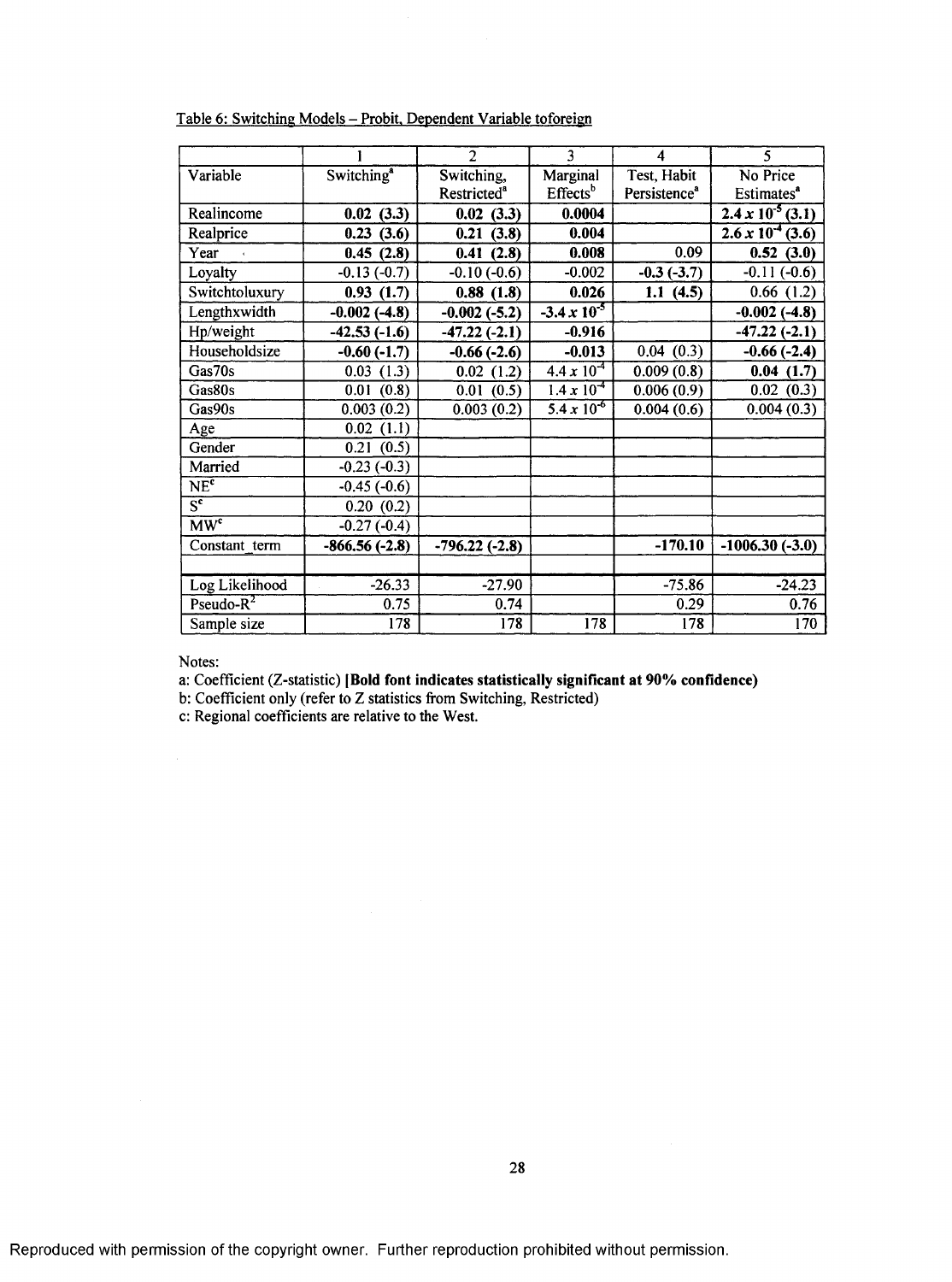Table 7: Likelihood Ratio Test Results. Switching Models

| Model                      | Omitted<br>Variables                  | Log<br>Likelihood | Number of<br><b>Restrictions</b> | Probability <sup>8</sup> | Conclusion <sup>b</sup> |
|----------------------------|---------------------------------------|-------------------|----------------------------------|--------------------------|-------------------------|
| Unrestricted<br>(Column 1) |                                       | $-26.33$          |                                  |                          |                         |
| Restricted<br>(Column 2)   | age, gender,<br>married,<br>ne, s, mw | $-27.90$          |                                  | 0.79                     | Fail to<br>Reject       |

Notes;

a: Probability refers to the probability that the critical value exceeds the test statistic.

b; Conclusion refers to Null Hypothesis that the coefficients of all of the omitted variables are equal to zero.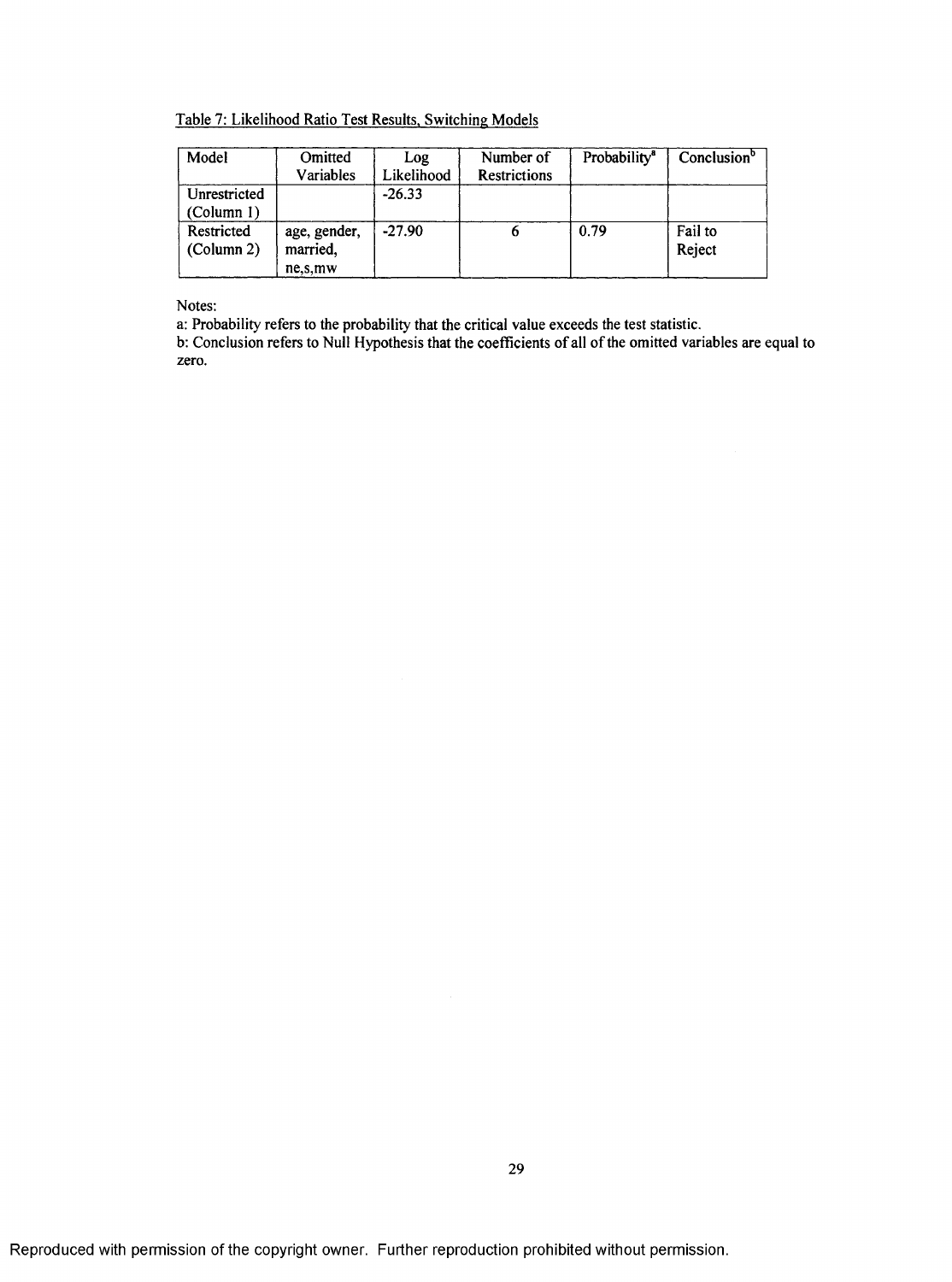| Table 8: Likelihood Ratio Test Results, Luxury vs Nonluxury Segment |  |  |  |
|---------------------------------------------------------------------|--|--|--|
|                                                                     |  |  |  |

| Statistic     | Description          | Log        | Number of           | Conclusion |
|---------------|----------------------|------------|---------------------|------------|
|               |                      | Likelihood | <b>Restrictions</b> |            |
| <b>LL</b> lux | Model as in Table 4- | $-35.58$   |                     |            |
|               | Column 1, with only  |            |                     |            |
|               | luxury subpopulation |            |                     |            |
| LLnonlux      | Model as in Table 4- | $-11.26$   |                     |            |
|               | Column 1, only non-  |            |                     |            |
|               | luxury subpopulation |            |                     |            |
| LLunrest      | $LLlux + LLnonlux$   | $-46.84$   |                     |            |
| LLrestricted  | Table 4-Column 1     | $-79.91$   | 18                  | Reject     |

Note: Conclusion refers to Null Hypothesis that the parameters are the same for the two subpopulations. The test statistic equals  $2*(LLrestricted-LLunrest) = 66.14$ 

The critical value of the Chi-squared distribution with 95% confidence, given the number of restrictions, is 28.87.

 $\bar{z}$ 

 $\mathcal{A}^{\mathcal{A}}$ 

 $\sim$   $\sim$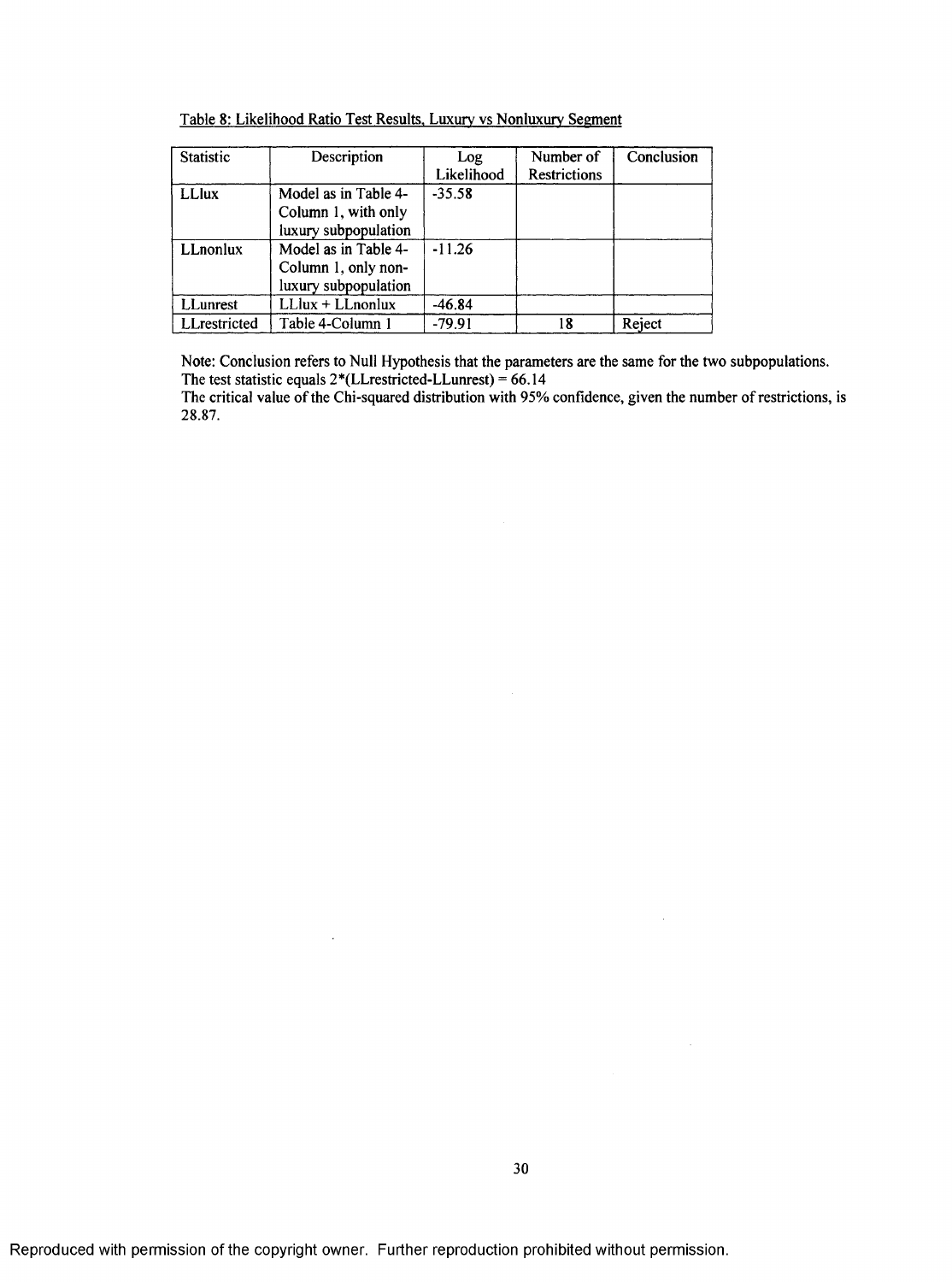|                                   |                                      | 2                                                         |
|-----------------------------------|--------------------------------------|-----------------------------------------------------------|
| Variable                          | General, Luxury                      | General,                                                  |
|                                   | Only <sup>a</sup>                    | Non-Luxury Only <sup>a</sup>                              |
| Prevoiusforeign                   | 1.81(2.3)                            | 0.47(0.8)                                                 |
| Realincome                        | $3.7 \times 10^{-5}$ (2.9)           | $\frac{1.6 \times 10^{-6}(0.3)}{1.6 \times 10^{-6}(0.3)}$ |
| Realprice                         | $\frac{1}{3.1 \times 10^{-4} (3.0)}$ | $-2.0 \times 10^{-6}$ (0.3)                               |
| Year                              | 0.16(1.0)                            | $-0.003(0.0)$                                             |
| Previousluxury                    | $-0.29(-0.4)$                        | $-0.35(-0.7)$                                             |
| Lengthxwidth                      | $-0.003(-3.7)$                       | $6.6 \times 10^{-4}$ (3.1)                                |
| Hp/weight                         | 35.81(0.8)                           | $-42.98(1.6)$                                             |
| Householdsize                     | $-0.44(-1.4)$                        | $-0.08(-0.4)$                                             |
| Gas70s                            |                                      |                                                           |
| Gas80s                            | $-0.01(-0.3)$                        | $-0.01(-0.8)$                                             |
| Gas90s                            | 0.002(0.1)                           | $-0.008(-0.7)$                                            |
| Age                               | $4.4 \times 10^{-4}$ (0.0)           | 0.03(1.3)                                                 |
| Gender                            | 0.60(0.9)                            | 0.70(1.8)                                                 |
| Married                           | $-1.35(-1.3)$                        | 0.48(0.7)                                                 |
| NE <sup>b</sup>                   | 0.12(0.1)                            | 0.48(0.6)                                                 |
| $\overline{S^b}$                  | 0.82(0.5)                            | 0.47(0.6)                                                 |
| $\overline{\text{MW}^{\text{b}}}$ | $-1.12(-1.0)$                        | $-0.11(-0.2)$                                             |
| Constant term                     | $-280.36(-0.9)$                      | $-280.36(-0.9)$                                           |
|                                   |                                      |                                                           |
| Log Likelihood                    | $-17.79$                             | $-35.69$                                                  |
| $Pseudo-R2$                       | 0.89                                 | 0.38                                                      |
| Sample size                       | 230                                  | 93                                                        |

## Table 9: General Models (Luxury versus Non-Luxury). Probit Dependent Variable Usvforeign

and the company

Notes:

a: Coefficient (Z-statistic) [Bold font indicates statistically significant at 90% confidence)

b: Coefficient only (refer to Z statistics from Switching, Restricted)

 $\bar{z}$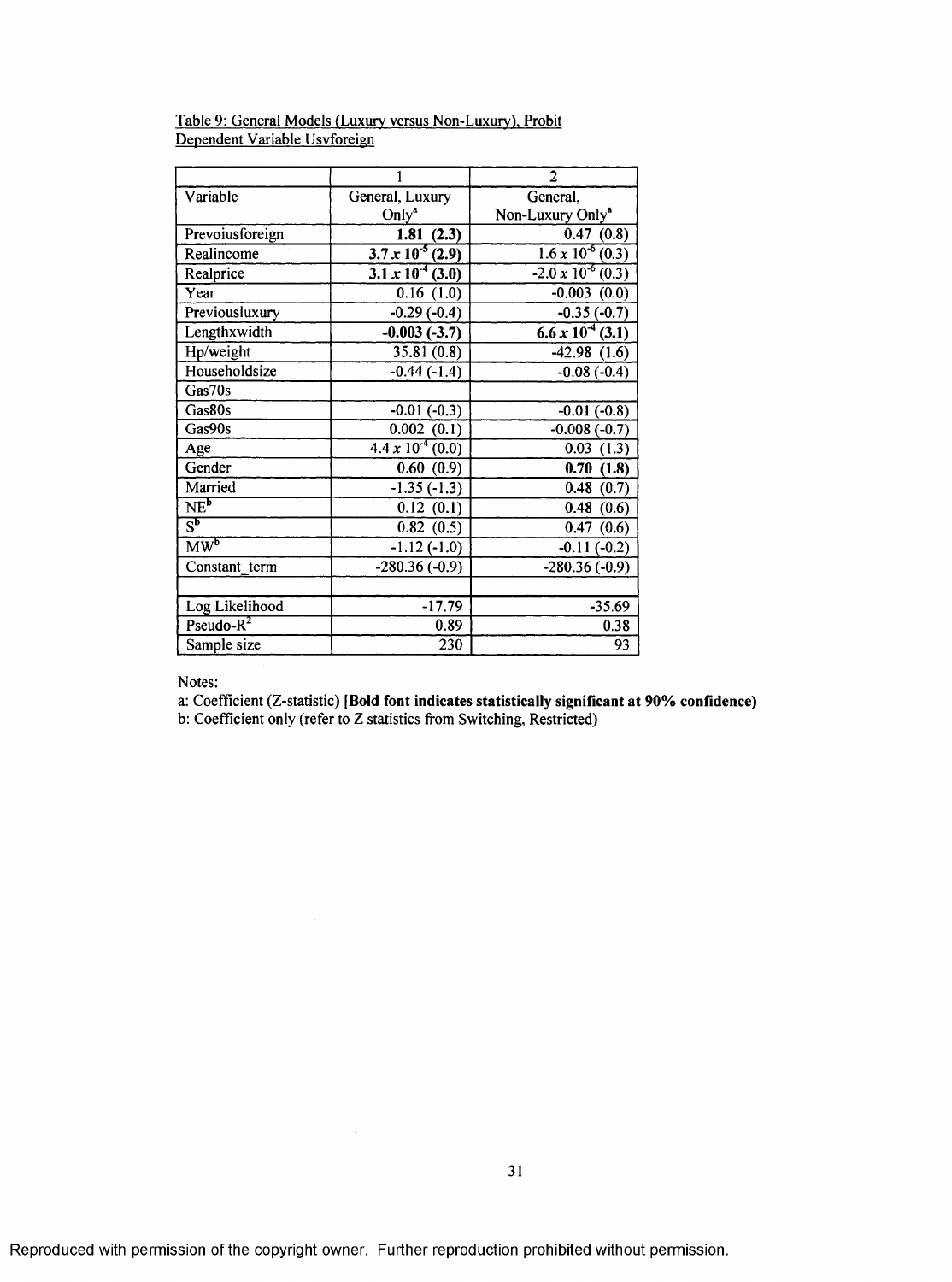#### BIBLIOGRAPHY

- Anderson, Simon, Andre de Palma, and Jacques-Francois Thisse. 1992. Discrete Choice Theory of Product Differentiation. Cambridge, M.A.:MIT Press.
- Ben-Akiva, Moshe and Steven R. Lerman. 1985. Discrete Choice Analysis: Theory and Application to Travel Demand. Cambridge, M.A.: MIT Press.
- Carlton, Dennis, and Jeffrey M. Perloff. 2000. Modem Industrial Organization. Reading, M.A.: Addison-Wesley.

Greene, William. 2003. Econometric Analysis, 5<sup>th</sup> Edition. Upper Saddle River, N.J.: Prentice Hall.

- Roy, Rishin, Pradeep Chintagunta, and Sudeep Haidar. 1996. A Framework for Investigating Habits, "The Hand of the Past", and Heterogeneity in Dynamic Brand Choice. Marketing Science 15, no. 3: 280- 299.
- Rossi, P.E., R E. McCulloch, and G.M. Allenby. 1996. The Value of Purchase History Data in Target Marketing. Marketing Science 15 no. 4: 321-340.
- Schlesinger, Harris, and J.-Matthias Graf von der Schulenburg, 1993. Consumer Information and Decisions to Switch Insurers. The Journal of Risk and Insurance 60 no. 4: 591-615.
- Train. Kenneth. 1986. Qualitative Choice Analysis: Theory. Econometrics, and an Application to Automobile Demand. Cambridge, M.A.: MIT Press.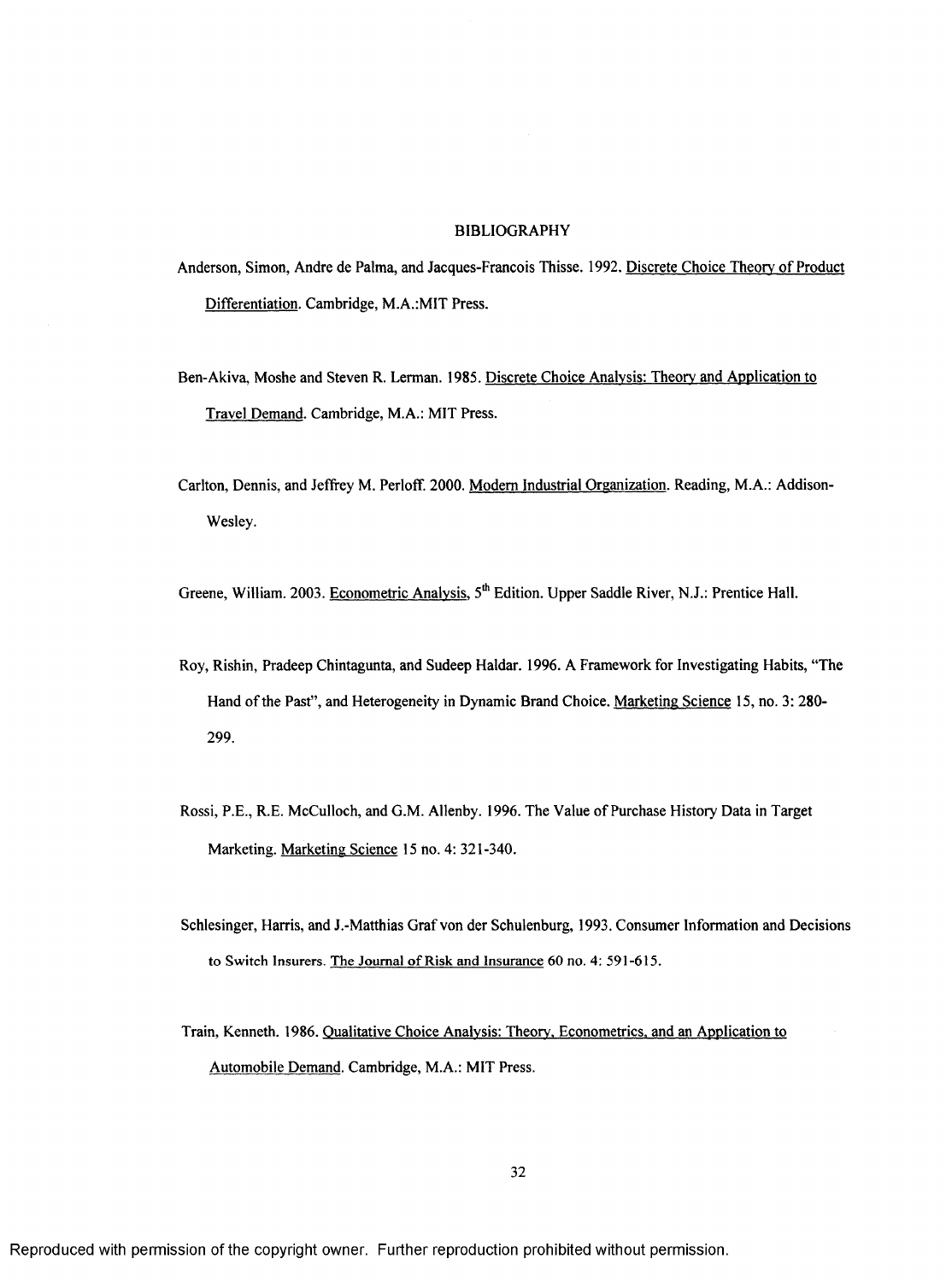- U.S. Commerce Department, Office of Automotive Affairs. 2003. U.S. Motor Vehicle Industry Domestic and International Trade Quick Facts. May 2, 2003. <http://www.ita.doc.gov/td/auto/qfact.pdf>
- Woolridge, Jeffiey.2002. Econometric Analysis of Cross Section and Panel Data.. Cambridge, M.A.: MIT Press.

 $\hat{\mathcal{A}}$ 

 $\hat{\mathbf{v}}$